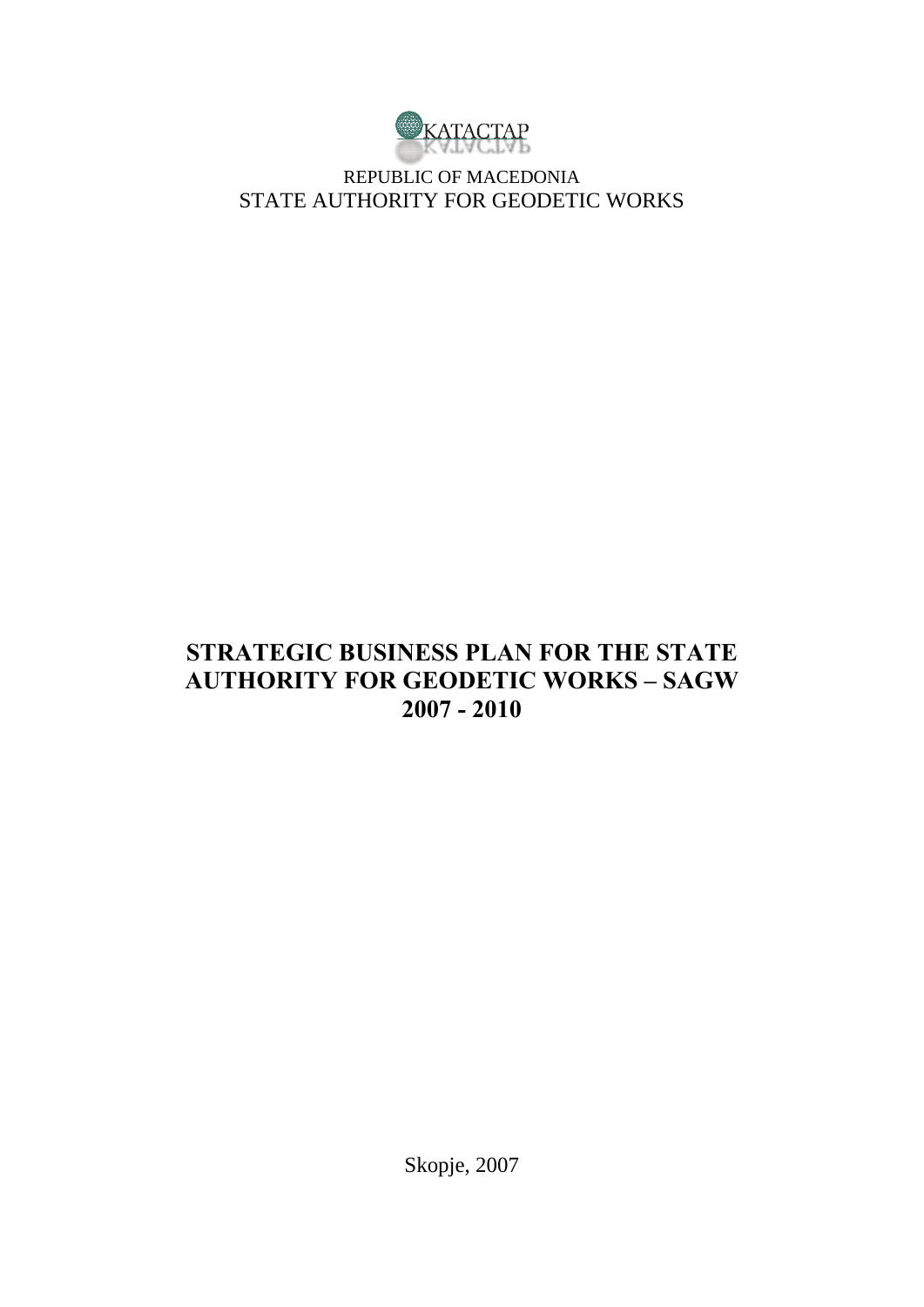### **ELABORATION OF THE ACHRONYMS USED IN THE DOCUMENT**

| <b>SAGR</b>    | <b>State Authority for Geodetic Works</b>                    |
|----------------|--------------------------------------------------------------|
| <b>RM</b>      | Republic of Macedonia                                        |
| <b>WB</b>      | <b>World Bank</b>                                            |
| IT             | Information technology                                       |
| <b>HR</b>      | <b>Human Resources</b>                                       |
| MF             | Market and financing                                         |
| <b>ICT</b>     | Information and communication technology                     |
| <b>GIS</b>     | Geo information system                                       |
| <b>GPS</b>     | Global positioning system                                    |
| $e-$           | Electronic                                                   |
| <b>SWOT</b>    | Strengths, Weaknesses, Opportunities, Threats                |
| LC             | <b>Land Cadastre</b>                                         |
| <b>REC</b>     | <b>Real Estate Cadastre</b>                                  |
| <b>PIP</b>     | Project Implementation Plan                                  |
| EU             | European Union                                               |
| <b>NATO</b>    | Northern Atlantic Treaty Organization                        |
| WGS84          | World Geodetic System from 1984                              |
| <b>UTM</b>     | Universal Transfer Mercator cartographic projection          |
| <b>EUPOS</b>   | European Positioning System for Determination                |
| <b>NSDI</b>    | National Spatial Data Infrastructure                         |
| <b>INSPIRE</b> | <b>European Spatial Information Infrastructure</b>           |
| ETRS89         | European Terrestrial Reference System from 1989              |
| <b>GRS80</b>   | Geodetic Reference System from 1980                          |
| <b>IBRD</b>    | <b>International Bank for Reconstruction and Development</b> |
| <b>TS</b>      | <b>Total Station</b>                                         |
| CAD            | Drawing software                                             |
| PC             | Personal computer                                            |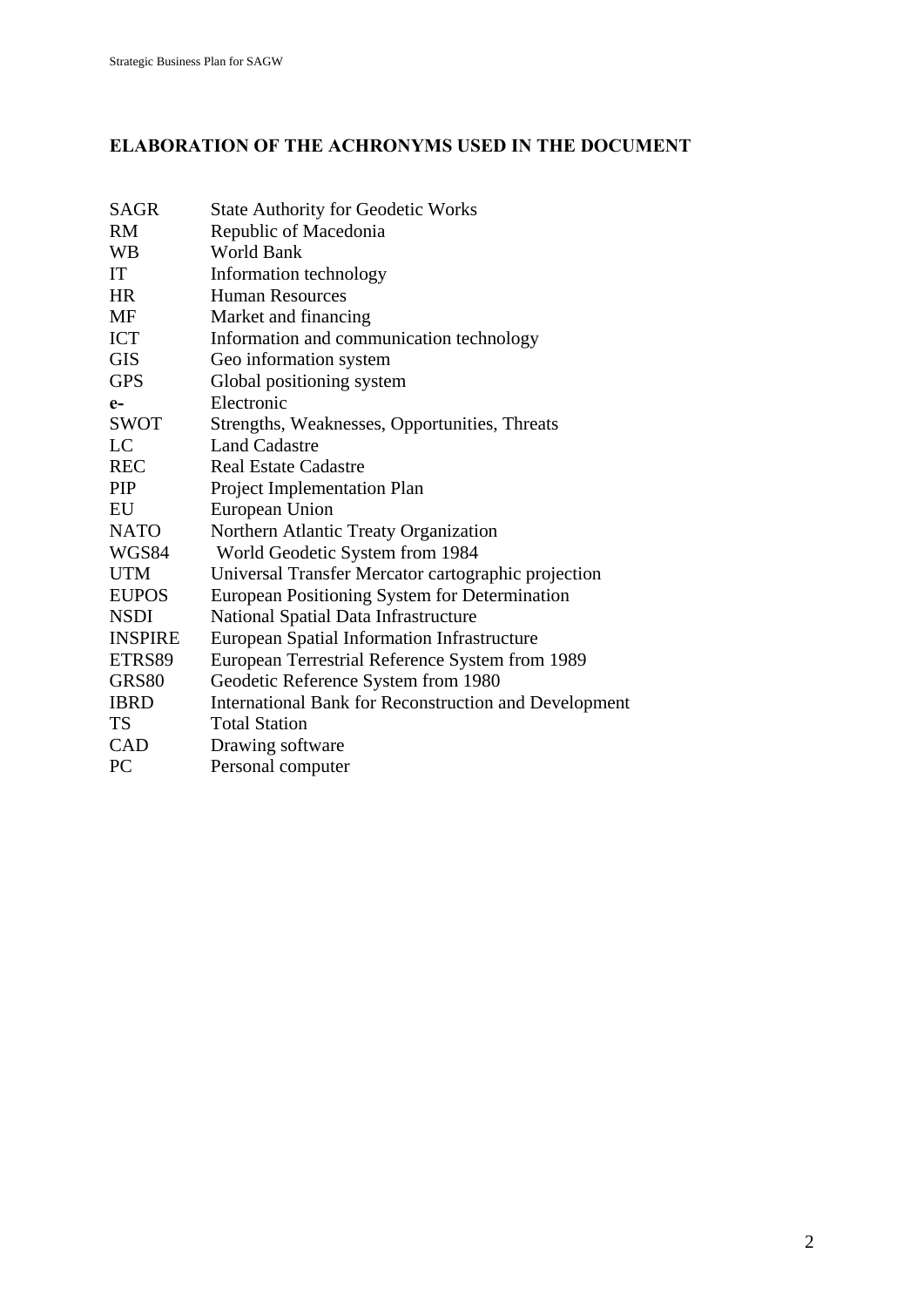## **STRATEGIC BUSINESS PLAN FOR SAGW CONTENT**

| 1           |                                                                                |  |
|-------------|--------------------------------------------------------------------------------|--|
| 2           |                                                                                |  |
| 2.1         |                                                                                |  |
| 2.2         |                                                                                |  |
| 2.3         |                                                                                |  |
| 3           |                                                                                |  |
| 3.1         |                                                                                |  |
| 3.2         | Specific governmental steering directives and guidelines that refers to EU and |  |
| <b>NATO</b> |                                                                                |  |
| 3.2.1       | SAGW CONTRIBUTION TO ACCOMPLISHING GOVERNMENTAL                                |  |
|             | STRATEGIC GOALS.                                                               |  |
| 3.3         |                                                                                |  |
| 3.4         |                                                                                |  |
| 4           |                                                                                |  |
| 5           | OTHER STAKEHOLDERS THAN THE GOVERNMENT AND THE CLIENTS 9                       |  |
| 6           | SAGW CURRENT POSITION IN THE SOCIETY AND ON THE MARKET  10                     |  |
| 6.1         |                                                                                |  |
| 6.2         |                                                                                |  |
| 6.3         |                                                                                |  |
| 6.4         |                                                                                |  |
| 6.5         |                                                                                |  |
| 7           | IMPORTANT TRENDS AND THEIR IMPACT ON THE WORK OF SAGW  15                      |  |
| 8           |                                                                                |  |
| 9           |                                                                                |  |
| 9.1         |                                                                                |  |
| 10          |                                                                                |  |
| 11          |                                                                                |  |
|             | 13 ACTIVITIES.                                                                 |  |
| 12          |                                                                                |  |
| 13          |                                                                                |  |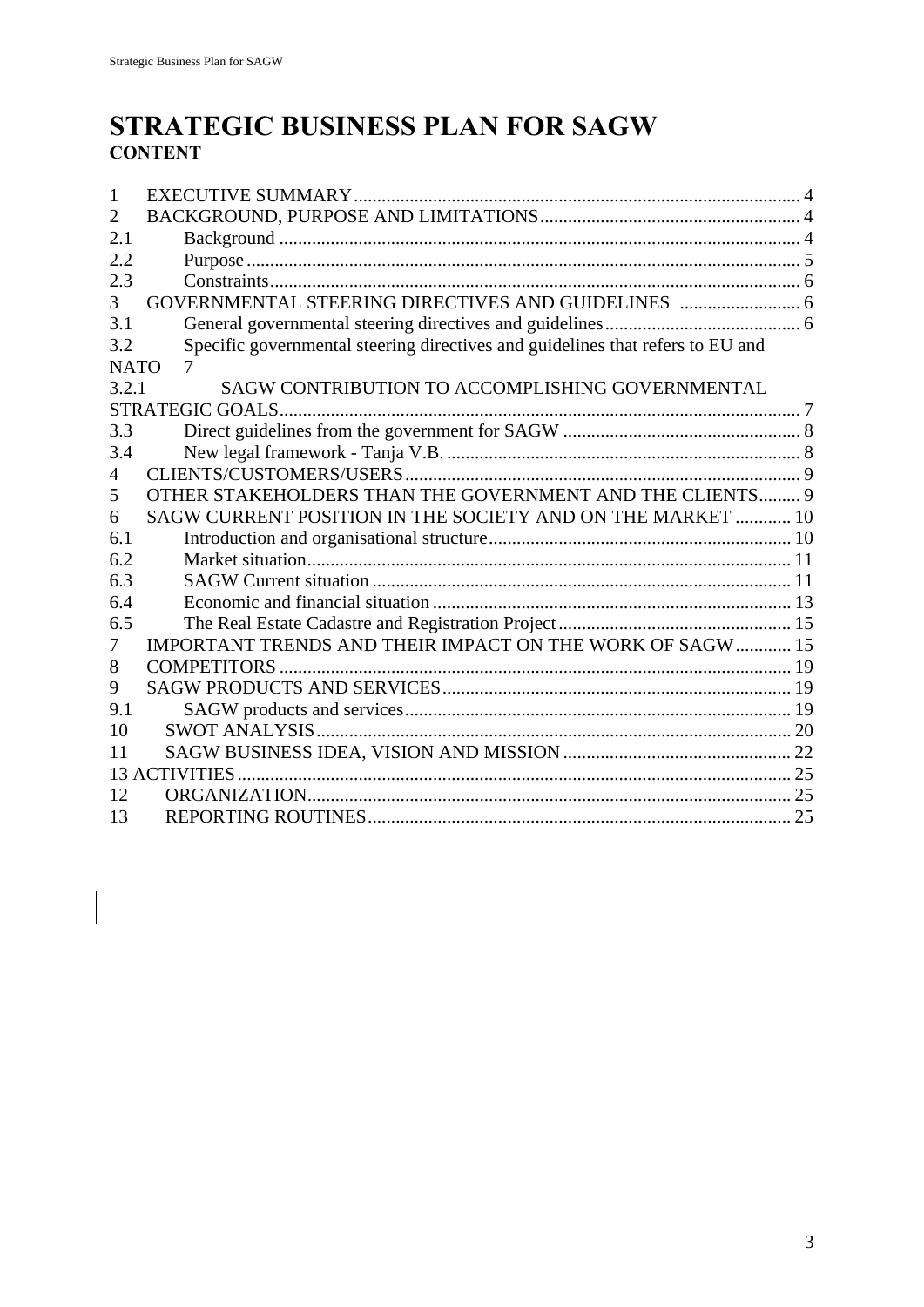## **1 EXECUTIVE SUMMARY**

Acting in line with one of the recommendations that refer to the implementation of the Real Estate Cadastre and Registration Project, funded by a loan from the World Bank, SAGW has approached the development of a strategic plan and a time bound implementation plan for the transformation of SAGW into an independent, self funding agency with a Board appointed by the Government RM, by June  $30<sup>th</sup>$ , 2008 (Agreement for a loan from the WB)

This business plan is focused on the demands on different stakeholders, especially the clients with a perspective on all of the processes 'outside-in' and has a 'top-down' view. Based on an analysis of the requirements of the various stakeholders and the current situation within SAGW it defines the vision, strategies and long- and short term objectives and the activities required to meet these objectives. After its approval by the Government of RM, the Strategic Plan of SAGW will be a tool for SAGW management for governing the development of SAGW.

"During the preparation of this plan, the preparation of the three supporting plans: the strategies for Market and Financing (**MF**), information technology (**IT**) and human resources (**HR**) has commenced as well. These three plans, that contain a lot more detailed information, are integral parts of the strategic planning of SAGW. After the adoption of the Strategic Plan (2007 – 2010) it will provide directions for these underlying plans, and they need to be completed."

## **2 BACKGROUND, PURPOSE AND LIMITATIONS**

## *2.1 Background*

The State Authority for Geodetic Works during the past 60 years of its existence has been doing works from the field of geodesy, cartography, survey, cadastre and registration of real estate rights on the territory of the Republic of Macedonia. With the recent amendments of the law (October 2005) it was proscribed that all operational fieldwork as public authorization will be done by authorized surveyors and trade companies for geodetic works.

Living in a dynamic world in which the transfer of information, material goods and transactions connected to the real estate is growing faster and faster, leads to a greater and more expressed need for data and information connected to real estate, ownership and geospatial data. At the same time, the development of market oriented economies, the liberation of trade, as well as the influence of several other factors like technological development, the development of ICT (information and communication technologies), have all greatly contributed to the increased need for development and constant improvement of the geospatial data and information. Trends like this also greatly influence the work, present and future, of the State Authority for Geodetic Works and unavoidably bring about the need for its restructuring, modernizing and appropriately positioning on the market.

The registration of real estate rights, as well as the development of modern land administration systems are widely accepted and recognized as essential factors necessary for the development of the real estate market (land, business buildings, residential buildings etc). They are at the same time very important factors for the achievement of a sustainable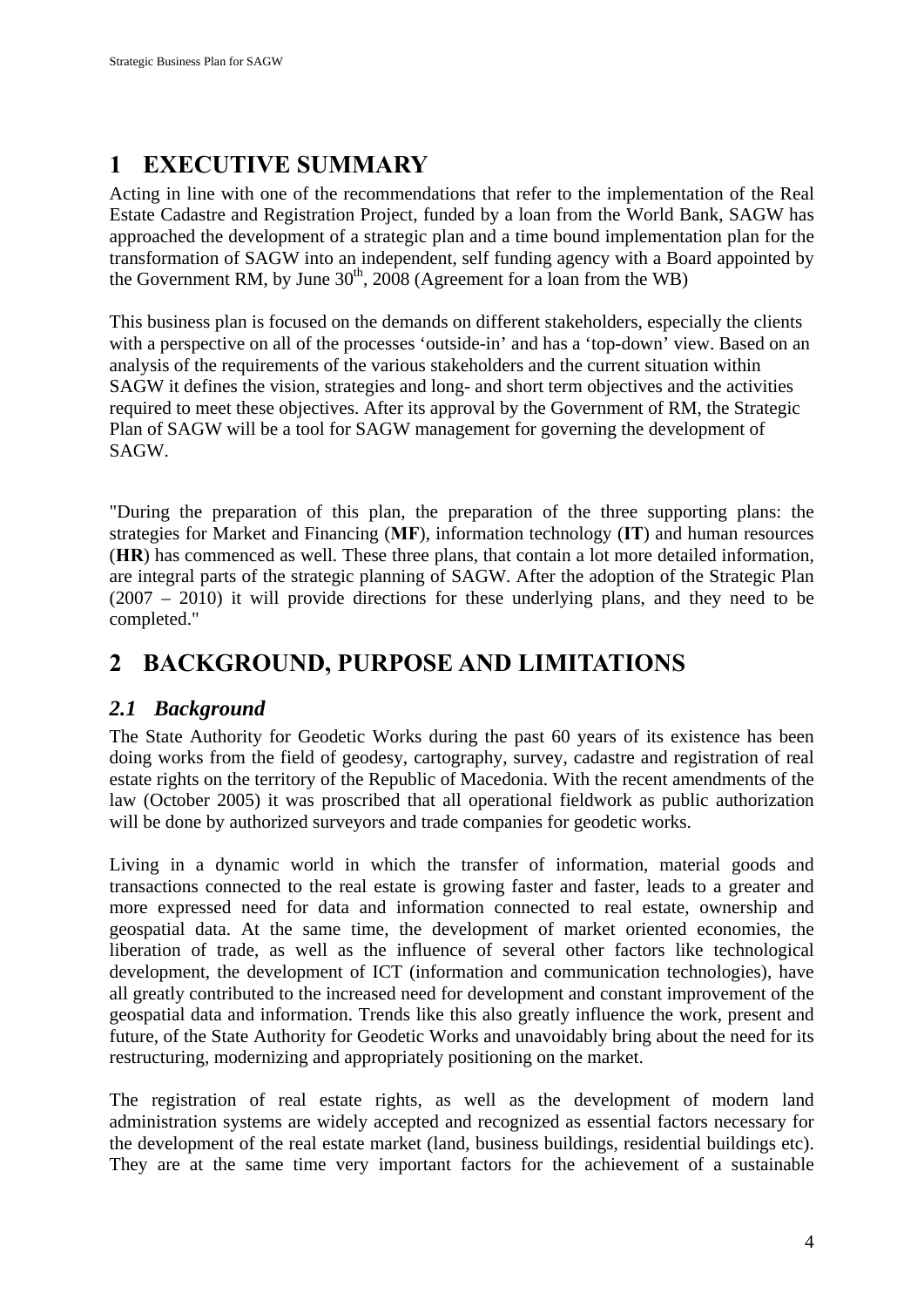economical development that will appropriately meet the needs and demands of the public and the private sector, as well as the citizen at large.

Modern land administration systems, i.e. land information systems, have to unite in themselves a wide range of data and information. In this way they could more successfully meet the increasingly growing demands and needs for accurate, complete and usable registered real estate data, ownership and other rights on that real estate and geospatial information. Systems like this face a lot of challenges in their work. On one hand there is the unstoppable and fast technological development (geo-databases, Internet, wireless communication, modeling standards, open source systems, GIS, GPS etc.), and on the other hand there are the growing needs and demands of the clients, the e-society, e-Government, electronic transactions (when buying and selling real estate), integration of the public data and systems etc.

The State Authority for Geodetic Works, realizing these development flows of the overall surrounding in which it functions, has approached to the preparation of a **mid term strategic business plan,** with the intention to become actively involved in the identification and implementation of the need for reform activities. With the preparation and implementation of the strategic business plan, SAGW will enable the creation of conditions for its own promotion and defining of its place and role on the market as a modern institution responsible for matters and works from the field of land administration.

### *2.2 Purpose*

The Strategic Business plan of the State Authority for Geodetic Works is prepared so that it poses as a comprehensive strategic document that, in essence, traces the path for the future development of the organization. In other words, this document has the purpose of determining the path between the current situation in which SAGW is and its vision for its future, as well as the identifying the ways for successful passing of this path and accomplishing the projected goals.

The Strategic Business plan is prepared in a way so that it allows for:

- An objective analysis of the situation in which the State Authority for Geodetic Works is now, in terms of its internal organization, availability of resources, technological equipment, and in terms of is relations with the clients, the position on the market, the type and quality of the services that it offers etc.
- Identification and clear definition of the desired future look of the organization, its place and role in the society and on the market and setting up specific and real goals that need to be accomplished
- Identification of priority activities
- Identification and allocation of the needed resources (human, technical, financial) for achieving the set goals and priorities
- Establishing specific ways and methods of monitoring of the realization of the foreseen activities, as well as appropriate mechanisms for revising and amending the Plan, if necessary.

The Strategic plan has the function of a document of high level policy, for internal and external use. The present position of SAGW is clear using a SWOT (Strengths, Weaknesses, Opportunities and Threats) analysis and the future position is also clear. It is a mid-term plan with a horizon of 3 years. The various strategic issues have been clearly formulated, along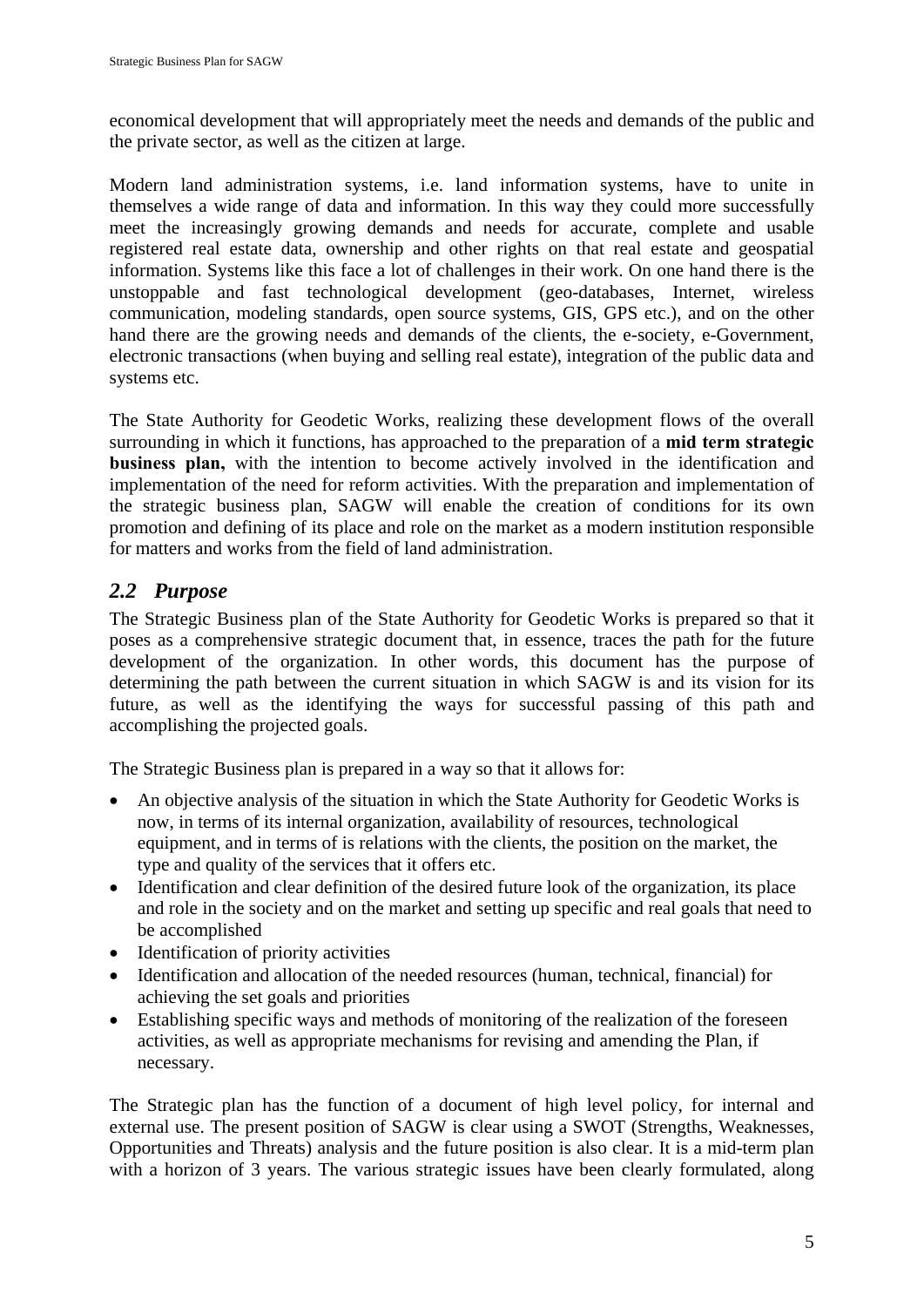with the conditions for their realization. The consequences for SAGW as an organization are presented in three separate parts of the strategic plan: the first part is for business processes with a focus on the role of ICT, the second part is for the human resources, and the third part is for the market – business and financing. The strategic plan needs to be updated at least once a year. This document has a character of a 'living document'.

An internal use of the strategic plan is to make the step from the strategic to the tactical level. In other words, it is a step from a policy document to a business plan. The transforming of strategic issues and their conditions into business goals provides a practical framework for the business plan.

The external use of the strategic plan is to communicate with the Government of the Republic of Macedonia and other key stakeholders and to get the required formal agreement from the Government of RM.

### *2.3 Constraints*

 $\overline{\phantom{a}}$ 

The State Authority for Geodetic Works has constraints in the doing of the operational field geodetic works, which in accordance with the Law on Survey, Cadastre and Registration of Real Estate Rights is done by private trade geodetic companies.

## **3 GOVERNMENTAL STEERING DIRECTIVES AND GUIDELINES <sup>1</sup>**

### *3.1 General governmental steering directives and guidelines*

The objectives of the program of the Government of the Republic of Macedonia for the period 2006-2010 are the improvement of the life standard of the population, increasing employment, more effective fighting corruption, development of democracy, improving interethnic relations, political stability of the country and **EU** and **NATO** integration.

The Economical part from the Program contains reform policies and measures in three basic groups:

- Increasing the competition of Macedonian companies through structural reforms, increasing investments in information technology, technology and knowledge and improving the quality of the labor.
- Making the country more attractive for foreign and domestic investors through offering the lowest taxes in Europe and other stimulations for investing, simplifying the regulations and making them more predictable and transparent work of the state institutions, improving the public infrastructure and providing easier access to finance.
- Improving the quality of the public institutions for implementing reforms, increasing transparency in the work of the Government and fighting corruption determinedly.

A large number of measures in the Program are designed to create conditions for investments and development of the private sector that will enable more employment. That also involves reform measures in the tax field, reduction of the regulations and administrative business barriers, improving the investment climate and promotion of investment potential of the country, increased public investments, increased efficiency of the judiciary system and transparent and predictable work of the Government and state institutions.

<sup>&</sup>lt;sup>1</sup> The Work Plan of the Government of the Republic of Macedonia 2006-2010, Skopje, 2006.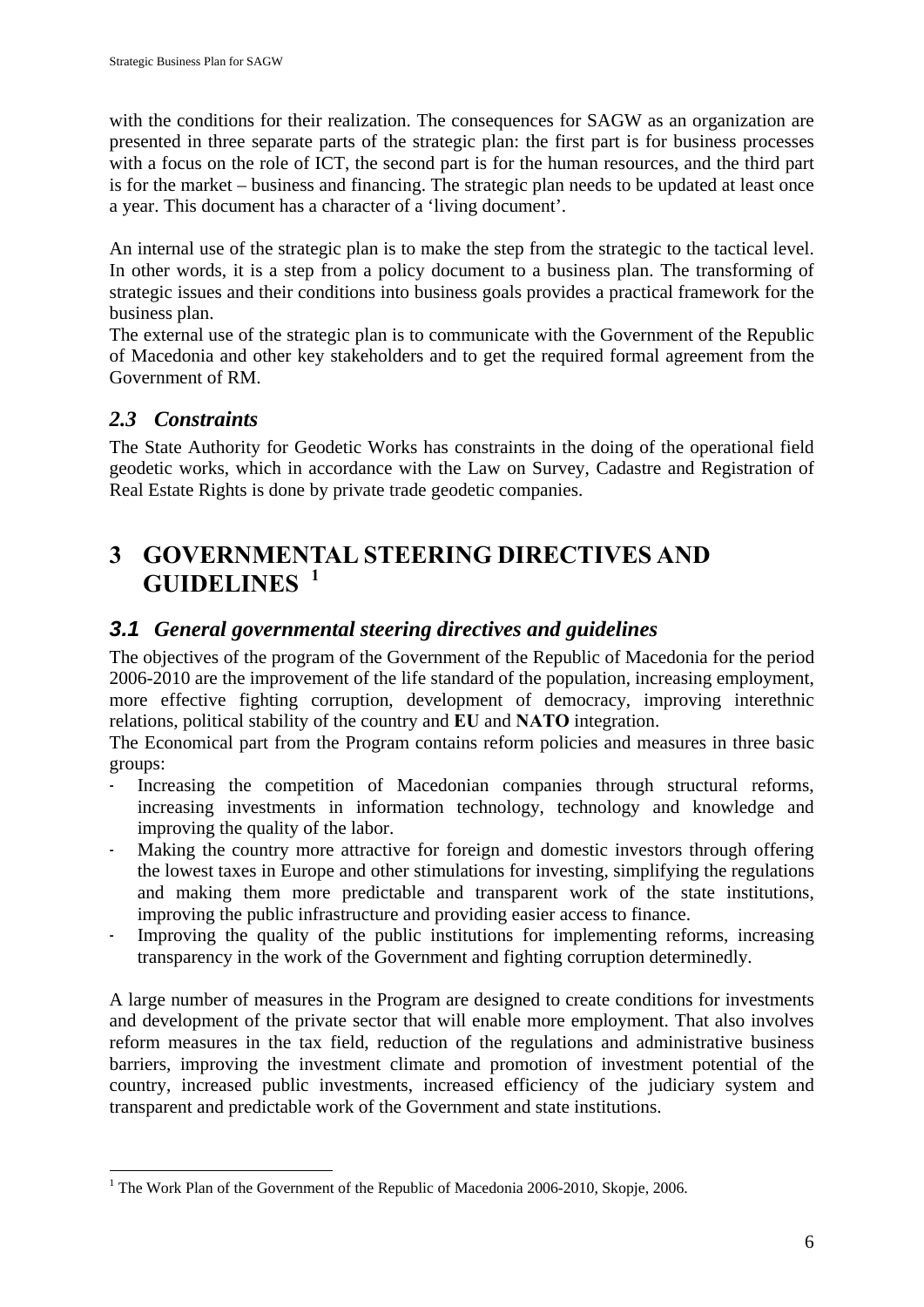In order to assist the accomplishment of what was mentioned before, in the program of the Government there is special attention paid to the realization of the "Electronic government" project, that will enable electronic access to all of the necessary information, documents and forms connected to the work of the Government and a large number of the state bodies. The mid-term work program of the Government of the Republic of Macedonia includes more specific goals, measures and activities that directly or indirectly relate to the work of SAGW, and these were taken into consideration in the preparation of the Strategic Business Plan for SAGW.

### *3.2 Specific governmental steering directives and guidelines that refers to EU and NATO*

The integration of the Republic of Macedonia in EU is founded of the common European values, like the rule of law, respecting human rights and freedom, social justice and responsibility, equal rights and possibilities for all and solidarity. The full membership of the Republic of Macedonia in the European family will contribute to the strengthening of the stability and the economical prosperity of the country.

In order to intensify the integration of Macedonia in NATO the strengthening of democracy will continue, as will the development of the civil society. There will be active participation in the international efforts in the fight against joint security threats and the reforms in the army will continue in order to fulfill NATO standards. In the direction of the Republic of Macedonia becoming a member of NATO, the Government of RM is making efforts for faster and more efficient implementing of the reforms needed for the membership in the Alliance, and these are:

- Reforms of the judiciary systems,
- Reforms for preventing corruption,
- Reforms of the defense sector.

### **3.2.1 SAGW CONTRIBUTION TO ACCOMPLISHING GOVERNMENTAL STRATEGIC GOALS**

SAGW could contribute greatly towards the accomplishment of the strategic goals of the Government of the Republic of Macedonia from point 3.2 through the implementation of the following activities with which EU and NATO standards would be implemented, and these are:

- define a new national geodetic datum based in **WGS84** for the territory of the Republic of Macedonia,

- define a **UTM** cartographic projection for the territory of the Republic of Macedonia based in WGS84, and

- introduce in the legislation the NATO standards for the preparation of topographic maps in a scale of 1:50.000 and produce these maps for the entire territory of the Republic of Macedonia.

- develop an active **GPS** network in accordance with the **EUPOS** standards,

- develop a National Spatial Data Infrastructure (**NSDI)** in accordance with the **INSPIRE** directive,

- define a new geodetic datum based in **ETRS89** with **GRS80**,

- prepare a database in accordance with the standards of EuroGlobalMap, EuroBoundaryMap and EuroRegionalMap, and

- develop a gravimetrical network for defining the geoid.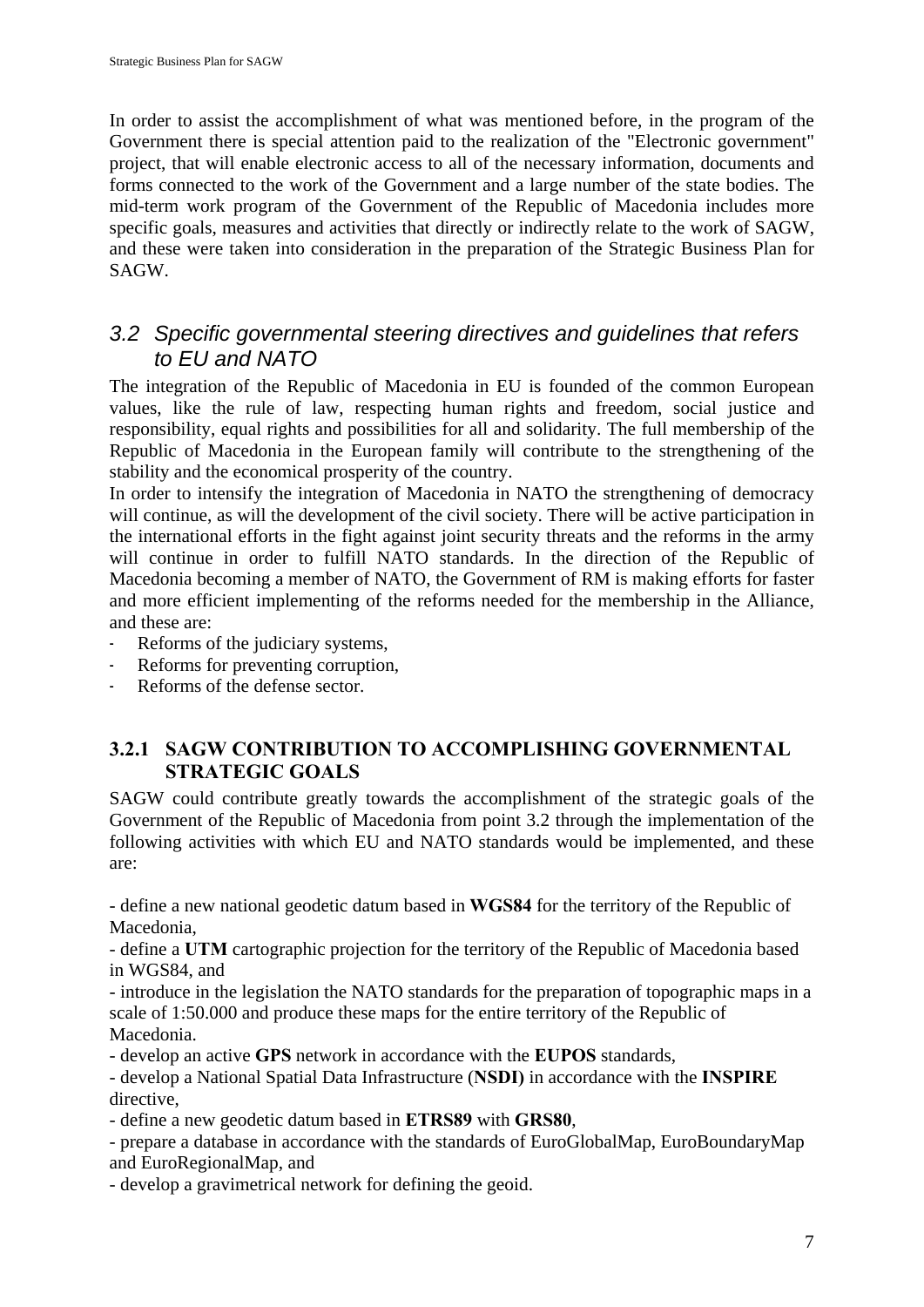### *3.3 Direct guidelines from the government for SAGW*

- **-** Functional cadastre for regulating real estate ownership.
- **-** Speeding up the procedure for property registration through computerization, being able to receive information about ownership over the Internet, doing transactions and registering them.
- **-** Property registration to be done with only 2 procedures and for it to take 10 days, instead of the current 6 to 8 procedures that on average take 75 days.
- **-** One unified payment for the registration of ownership that will be done in the register.
- **-** Unresolved ownership rights in the buying of property and building office buildings are a huge obstacle for foreign and domestic investors. Incomplete records of property and property transactions and the incomplete cadastre create legal insecurity and prevent the development of the real estate market. For the resolving of these problems the establishment of a sole property register (Cadastre) will be speeded up. This will create the legal security for the investors and it will release a lot of passive potential that could be put into active function – mortgages for business credits, selling to other persons, etc.
- **-** The only register, apart from the credit information, would contain a register of mortgage agreements (collateral) that could be checked by the banks/creditors.
- **-** Easier access to legal sources for business funding: activating a huge dead potential for using real estate as mortgage – through its registration and records in the cadastre.
- **-** Regulating land ownership and development of a functional market for buying, selling and leasing agricultural land. There will be a new, fair and transparent distribution of state agricultural land to the real manufacturers, providing possibilities for providing land for usufruct of individual farmers by a public and transparent procedure. At the same time, the activities for the establishment of the land cadastre will be made faster.
- **-** Easier access for farmers to more cost-effective long-term credits through the registration of real estate (agricultural land, houses etc.) into one cadastre, with which there will be conditions for the banks to accept it as mortgage collateral.
- **-** Digitizing of the cadastre and use of a geographic-information system (GIS).
- **-** Promotion of cash-free payment, e-commerce, e-banking and e-government.
- **-** Administrative and not court registration of ownership. This will significantly speed up the procedure and will reduce the burden of the courts.

### *3.4 New legal framework - Tanja V.B.*

In order to implement the Strategic Business Plan essential changes are required in the existing legal framework.

The preparation of a new legal framework is ongoing, and the plan is for it to be adopted by the end of 2007. It should above all allow for streamlining of the procedures for the registration of real estate rights in the REC and establishing a modern geodetic cadastral information system.

SAGW is working on the preparation of new Schedules of Fees based on the recommendations from the conclusions of the 68 Session of the Government of RM held on 18.07.2007 within the "Regulatory guillotine" project, that proposes a reduction of the fees contained in the three Schedules of Fees by 50%.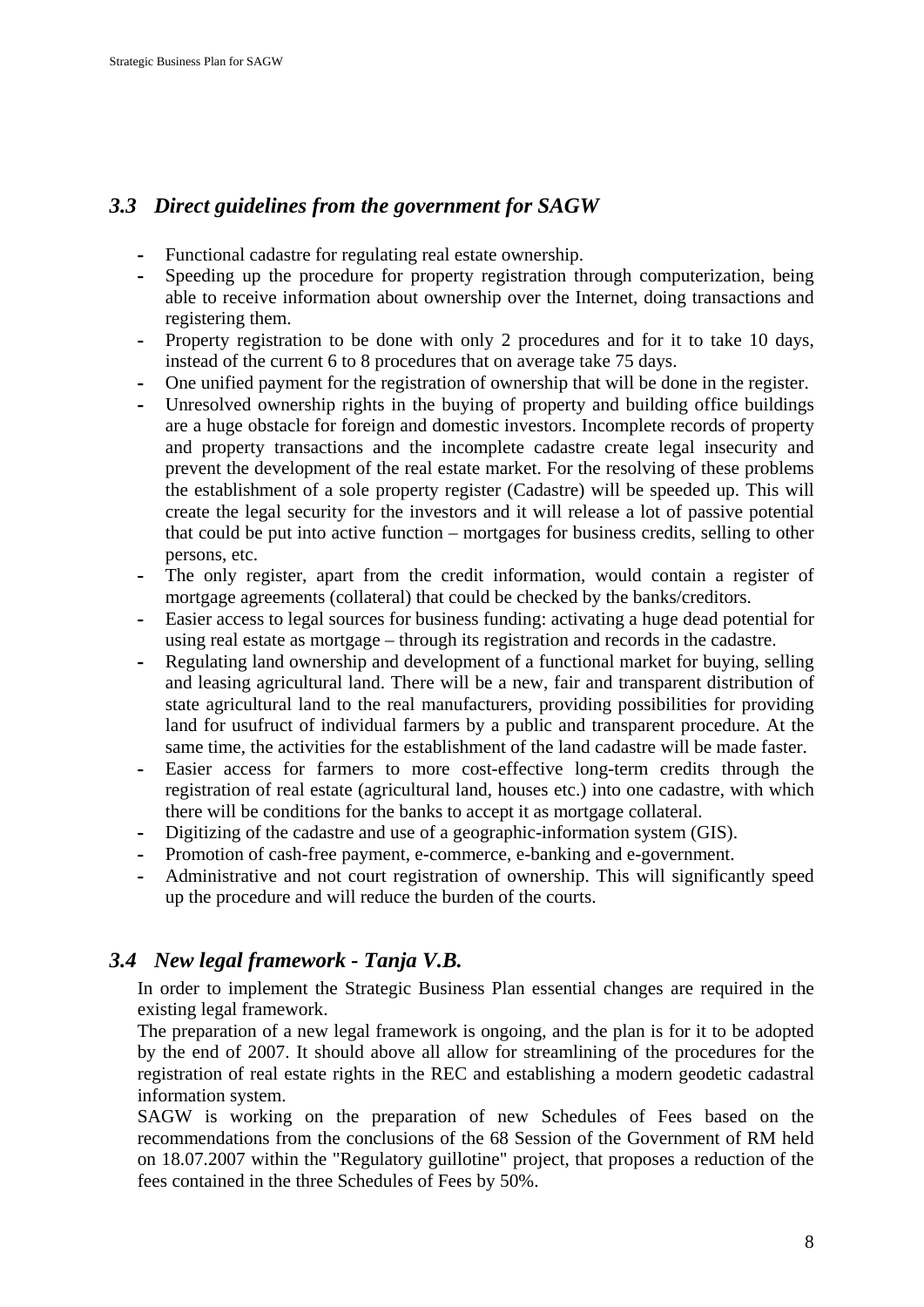# **4 CLIENTS/CUSTOMERS/USERS**

The appended Market and Financing document contains more details on the situation of each group of clients/market segments as well as figures depicting the buying patterns for the main user groups.

The main current and potential users of products and services from SAGW are grouped as follows:

- The owners of real estate
- Private surveying companies
- Notaries
- Attorneys
- Insurance companies
- Financial institutions
- Utility companies and public services
- Real estate agencies
- Municipalities
- Government institutions (especially the Ministry of Agriculture, the State Statistical Agency, Public Revenue Office (Tax Authority) in the Ministry of Finance and the Ministry of Transport and Communications)
- Central Registry

## **5 OTHER STAKEHOLDERS THAN THE GOVERNMENT AND THE CLIENTS**

The key stakeholders with the Strategic Business Plan of SAGW other than the government and the clients are:

- **SAGW employees** in general terms, their interest in SAGW is to have job security in a stimulating, meaningful and reasonably well paid position that promotes personal growth.
- **- Municipalities –** in their political and similar capacity normally have an interest to preserve the local employment level and to safeguard access to local public service offices
- **- Chamber of notaries, attorneys, architects and engineers** these organizations are active in promoting the interest of their members, thus interested in pricing, quality, delivery times and easy access to data.
- **- Professional educational institutions –** are interested in SAGW as a future employer for their students, co-operation in research and development activities and to obtain practical professional training for their students.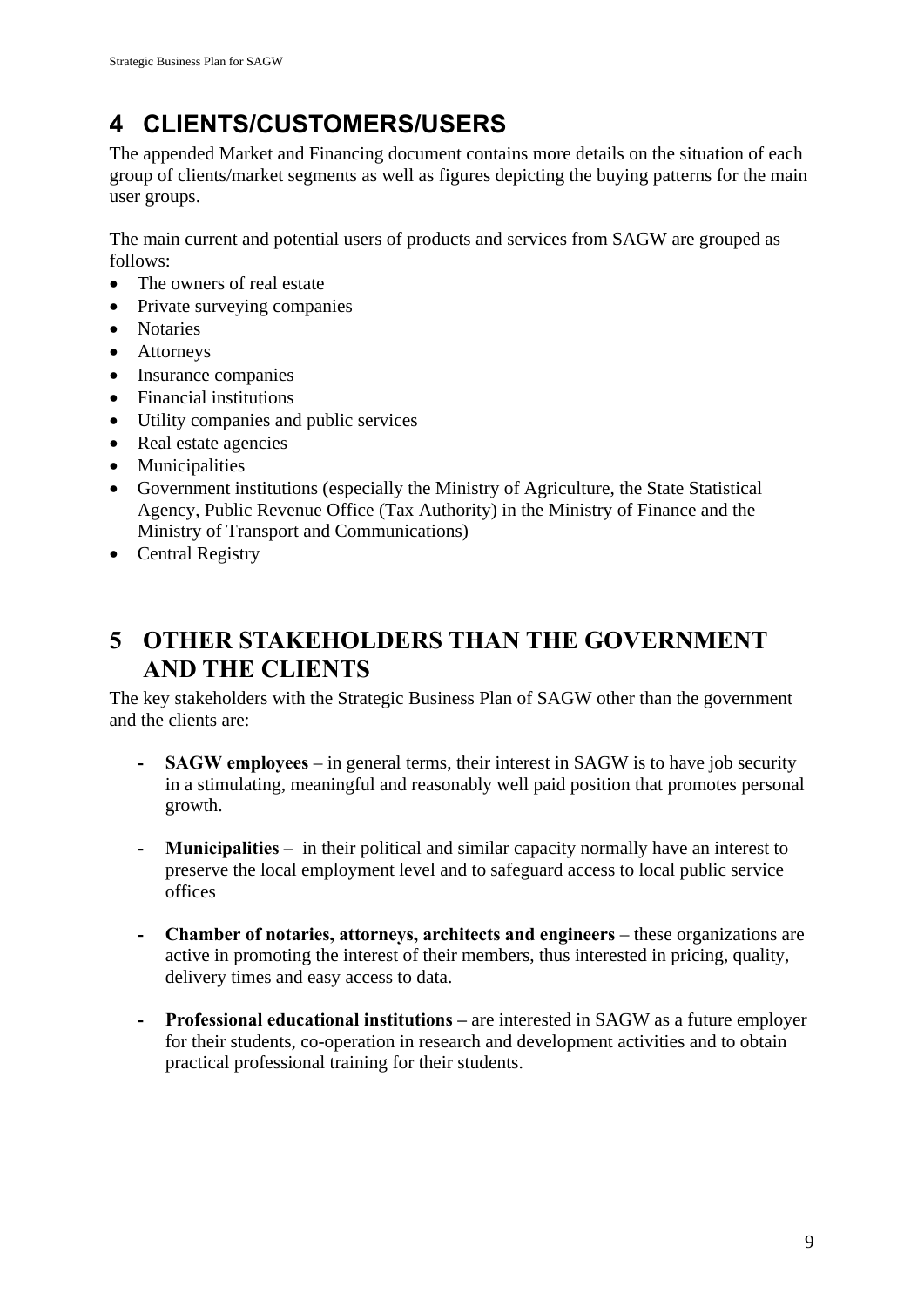## **6 SAGW CURRENT POSITION IN THE SOCIETY AND ON THE MARKET**

### *6.1 Introduction and organizational structure*

The fundamental law that defines the functions of the State Authority for Geodetic Works is the Law on Survey, Cadastre and Registration of Real Estate Rights (LSCRRER - ,,Official Gazette of RM, 27/86; 17/91; 84/05 and 109/05,70/06) and the Law on Survey and Land Cadastre (LSLC - ,Official Gazette, No 34 /72 and 13/79).

- 1. SAGW is an administrative organization within bodies of state administration, with an individual status of a legal person, and for the doing of the works from its jurisdiction it is directly responsible before the Government of RM, Law on Organization and Work of State Administration Bodies (Official Gazette of RM, No 58/2000 and 44/2002)
- 2. SAGW is responsible for the establishment and updating the changes in the existing systems of the cadastre records on land (LC-Land Cadastre) and for the real estate cadastre (REC) and the changes of registered property rights (transactions, mortgages-collateral etc.), on the entire territory of the Republic of Macedonia.

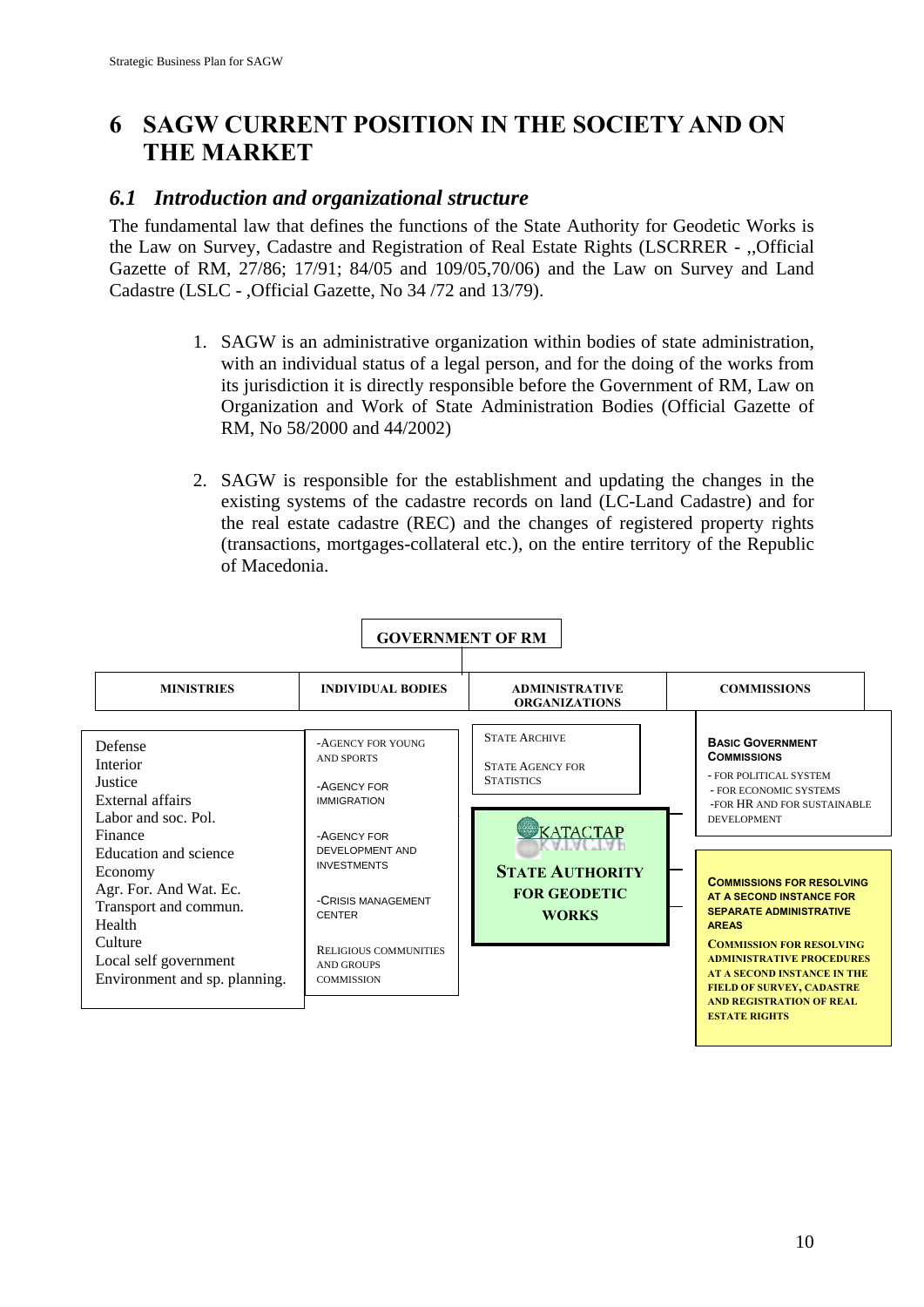### **Organizational structure of SAGW – current situation**

SAGW is organized in **nine** sectors and one unit for internal audit. Each Sector is structured in several departments. All heads of Sectors report directly to the Director of SAGW. There are 12 State Advisors – five specialized in survey and geodetic works, six specialized in law and legal registration of rights, one state advisor for information technology.



## *6.2 Market situation*

SAGW does not work according to the market economy principles, although it does make a part of its profit from the sales of its products and services to the users.

The users can be grouped in the following five groups:

- 1. Real estate owners
- 2. Notaries, attorneys, court enforcement officers, real estate agencies
- 3. State institutions and local self-government units
- 4. Private surveying companies,
- 5. Central Registry

### *6.3 SAGW Current situation*

### • **Basic geodetic trends**

The territory of Macedonia is covered with an old geodetic network from the first to the fourth line and a level network of high accuracy that has been established since 1928 and they are not homogenous. All of the cities of Macedonia are covered with rural trigonometric and poligonometric networks and level networks. There are two (2) permanent GPS points that SAGW and the private sector are not currently using. SAGW has around fifty (50) total stations and twelve (12) GPS receivers with adequate software, five (5) digital levelers and thirty (30) software licenses for geodetic data processing. Considering the fact that the field geodetic works are in the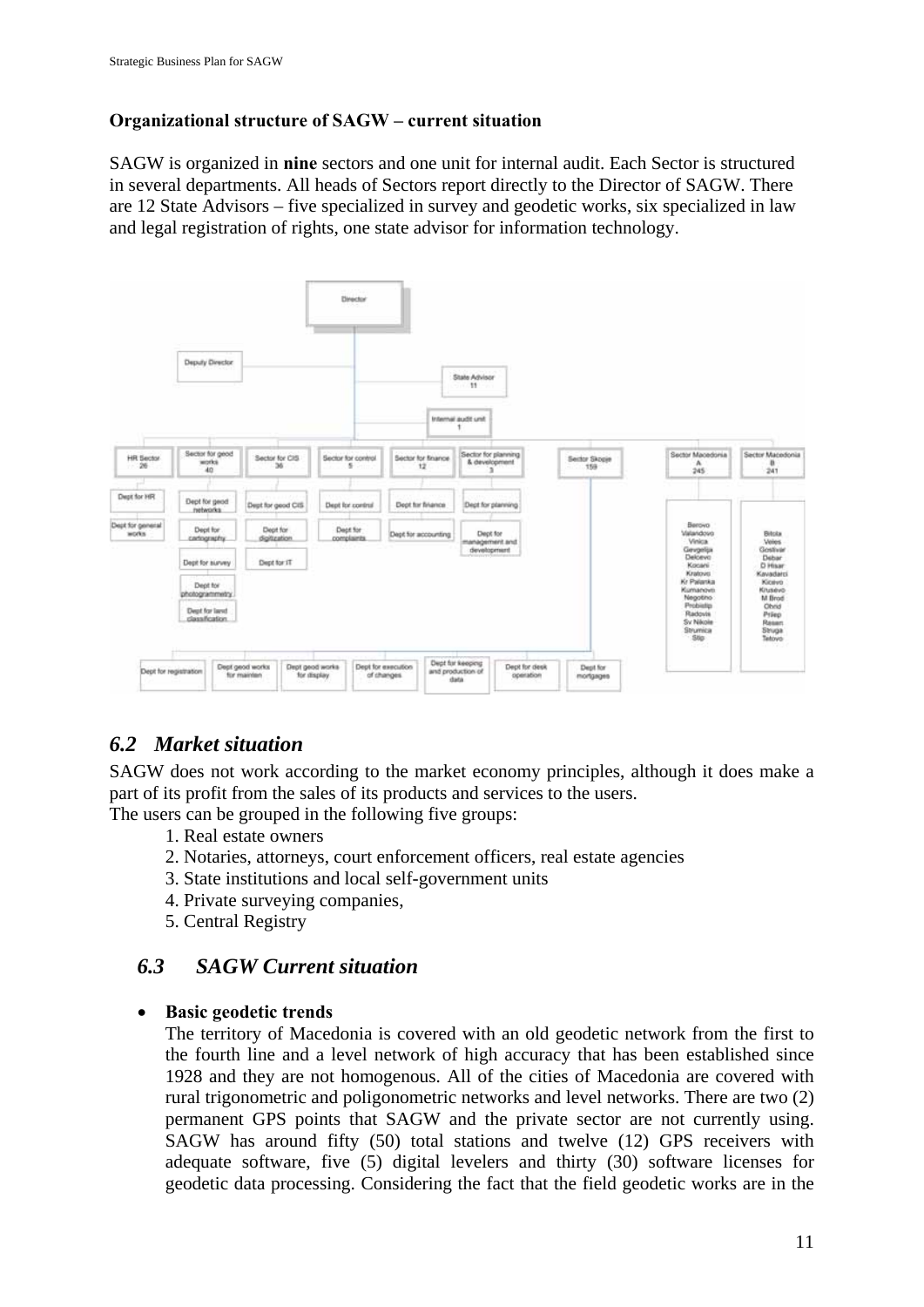jurisdiction of the private sector, the total stations (TS) are used for control and educations and the GPS equipment is not being used, however it is planned to integrate them into the new active national GPS network.

### • **Mapping products**

Macedonia is covered with all types of topographic maps of an older date that are in paper form, as well as raster format. For 60% of the territory of Macedonia there are digital topographic maps prepared in 2004, as well as a digital map of Macedonia within the global map of the world. The entire territory of Macedonia is covered with black and white orthophoto maps. For the preparation of the listed digital SAGW has: a photogrammetric scanner, two digital photogrammetric stations, three data processing stations, two graphical processing stations and two GIS stations, equipped with adequate software, one scanner A0 format and a plotter A0 format.

### • **Real Estate Cadastre**

The Republic of Macedonia is covered with cadastral maps that are produced from 1928 to 2004 in scales from 1:500 to 1:5000. These maps are produced with classical and photogrammetric methods. For 190 cadastral municipalities (parts with buildingshouses) there are orthophoto maps in color – digital orthophoto from 2006. Around 30% of the cadastral maps are in digital format, and 70% are in analogue format. For their preparation with a photogrammetric method two analytical photogrammetric stations are used, as well as ten (10) PCs for data processing with the adequate CAD software. The digitizing of the analogue plans is done on twenty (20) PCs.

The real estate cadastre base dates back from the eighties and is in the form of text databases. In the database, which is not centralized, there are only alphanumeric real estate data. The maintenance is done on local servers in the branch offices from which a protection copy of the situation is made every three months. The preparation and the entry of the data required for the displaying procedure is done on a central level on 20 terminals, and the maintenance in the branch offices and the Skopje Sector. In 6 branch offices and in the head office the data from the displaying is processed.

### • **Car pool**

We have available 114 vehicles, 27 of which should be disposed of, all are distributed throughout the branch offices, the Skopje Sector and the SAGW head office.

#### • **Hardware, Software**

The existing hardware, software and network connecting are addressed in detail in the IT strategy which is an integral part of this strategy.

#### • **Human resources**

The chart below displays the trend of the total number of employees in SAGW in the period from 2003 to 2007.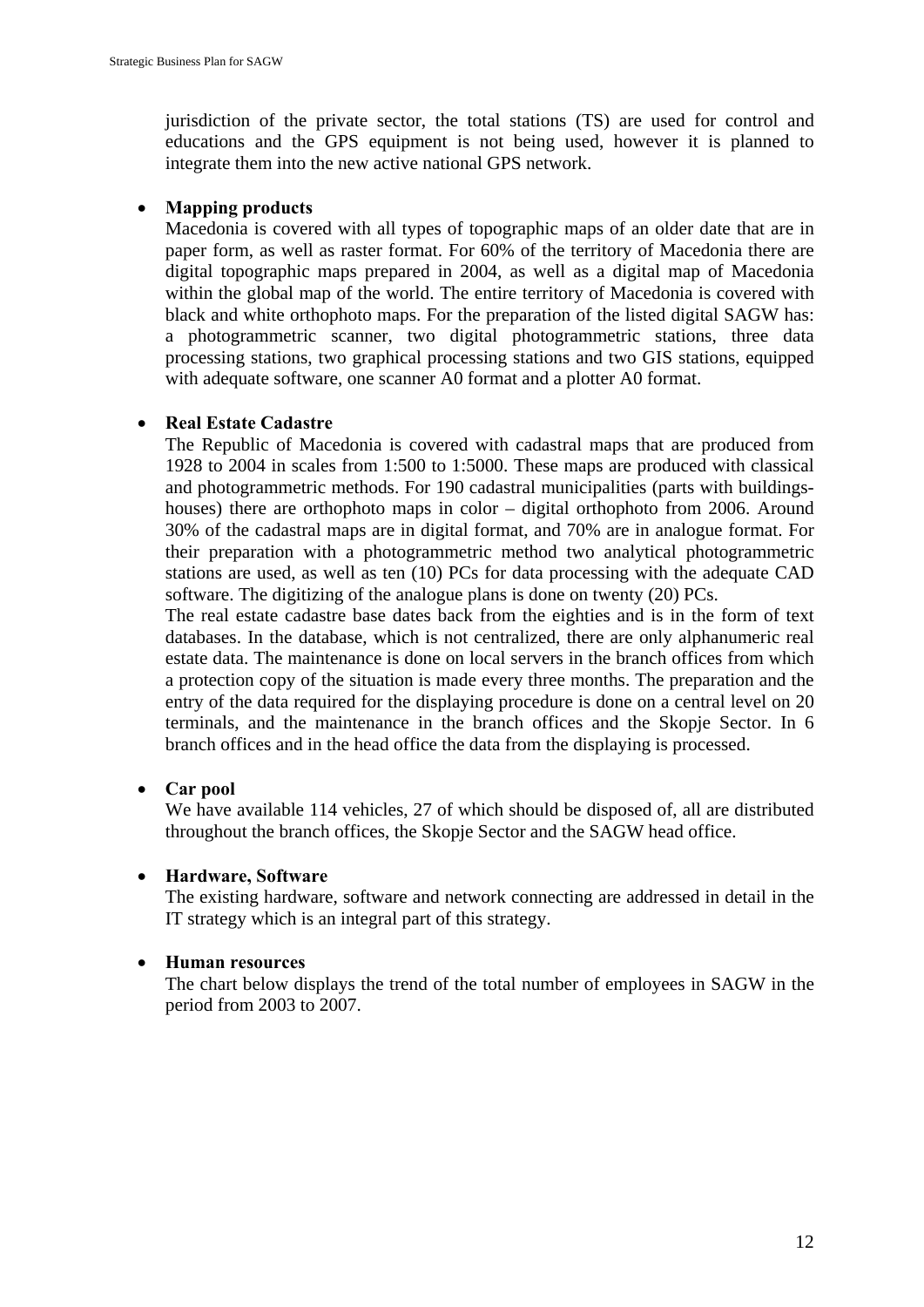**SAGW, No of staff change in time**



**-** The gender structure is

|  | Women | 44%. |
|--|-------|------|
|--|-------|------|

Men  $56\%$ .

**-** The education structure of the employees:

- University level 20 %.
- Undergraduate level 17 %,
- Secondary education 62 %,
- Elementary education 1 %,

### *6.4 Economic and financial situation*

For its functioning The State Authority for Geodetic Works uses funds from the: The Budget of RM, and at the same time it makes income from self-funding activities. Besides the named sources, SAGW is using funds (loans and donations) for the implementation of different projects: credit from the World Bank for the realization of the Real Estate Cadastre and Registration Project, Dutch Grant, Japanese Grant for the preparation of basic state maps for GIS in Macedonia, Sida Project for the strengthening of institutional capacity, etc.

A table and a graphical display of the SAGW income from 2000 to 2007, divided in accounts that SAGW has available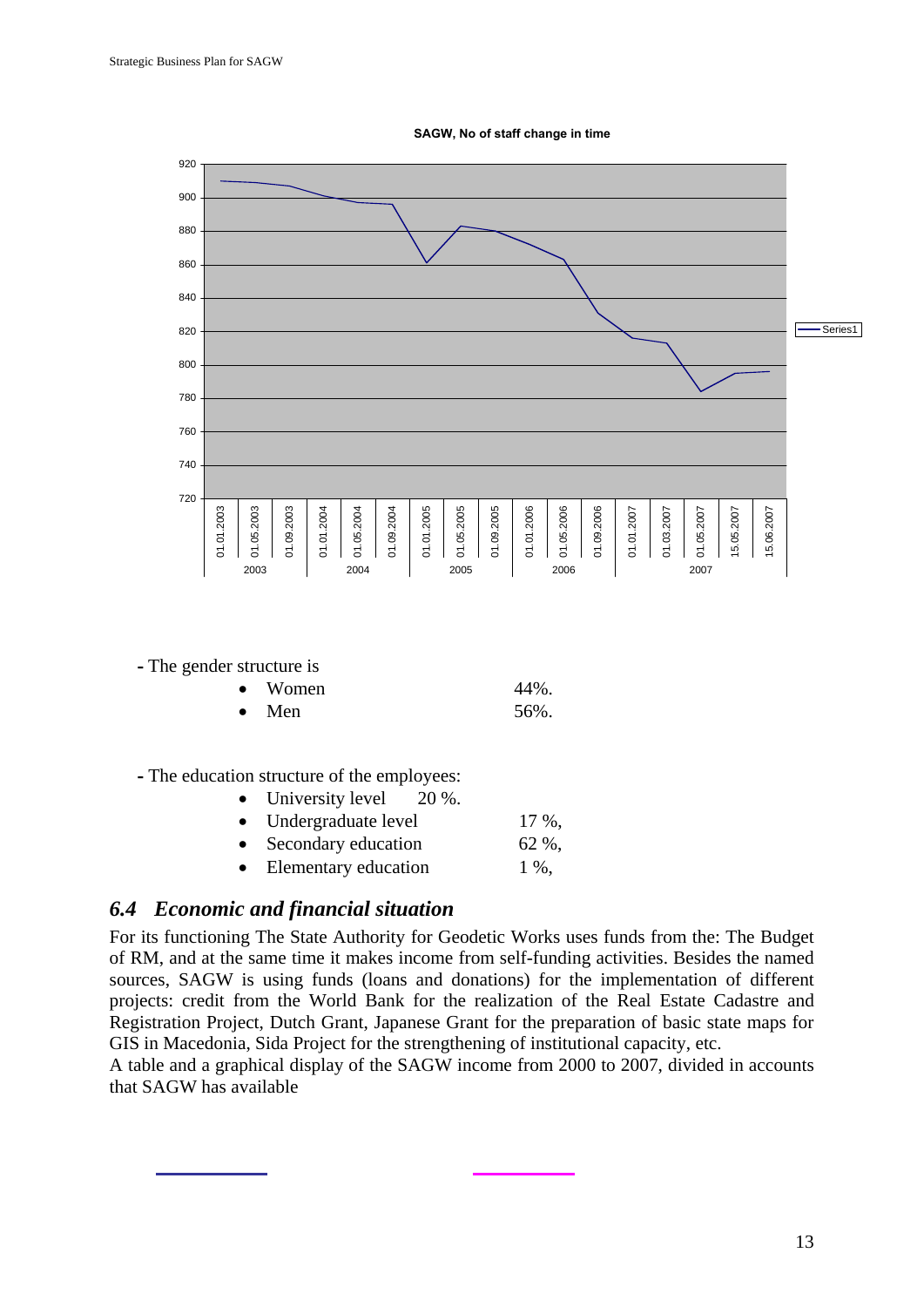### **PRIHODI - RASHODI 2005- 2010 g.**  (buxet i samofinansirawe bez grantovi i kredit i bez buxetska podr{ka na kreditot)

| vo 000 denari |                                            | Prose~en broj na vraboteni | 885     | 852         | 835          | 890         |             |              |
|---------------|--------------------------------------------|----------------------------|---------|-------------|--------------|-------------|-------------|--------------|
| stavka        | ОПИС                                       |                            | 2005    | 2006        | 2007         | 2008        | 2009        | 2010         |
| <b>401</b>    | osnovni plati i nadomestoci                |                            | 153,130 | 160,851     | 168,570      | 171,298     | 175,000     | 175,000      |
| <b>402</b>    | pri donesi za soci jal no osi guruvawe     |                            | 63,408  | 65,939      | 66,190       | 68,392      | 69,835      | 69,835       |
| 403           | ostanati pridonesi od plati                |                            | 376     | 399         | 440          | 490         | 501         | 501          |
| 40            | plati, naennini i nadomestoci              |                            | 216,914 | 227,189     | 235,200      | 240,180     | 245,336     | 245,336      |
| 420           | patni i dnevni rashodi                     |                            | 15,249  | 8,717       | 10,500       | 6,000       | 6,000       | 6,000        |
| 421           | kommalni usligi,greewe,kommik,transport    |                            | 31,894  | 35,487      | 42,283       | 27,692      | 27,000      | 29,458       |
| 423           | siten inventar,alat i dr.materijal         |                            | 6,113   | 4,134       | 11,500       | 7,500       | 7,500       | 8,000        |
| 424           | popravki i tekovno odr`uvawe               |                            | 5,920   | 4,951       | 13,500       | 8,000       | 8,000       | 14,000       |
| 425           | dogovorni uslugi                           |                            | 31,164  | 18,284      | 27,720       | 10,000      | 10,000      | 10,000       |
| 426           | drugi tekovni rashodi                      |                            | 6,949   | 10,546      | 38,500       | 21,500      | 21,500      | 24,000       |
| 42            | stoki i uslugi                             |                            | 97,289  | 82,119      | 144,003      | 80,692      | 80,000      | 91,458       |
| 481           | grade`ni objekti,izgradba i rekonstrukcija |                            | 184     |             | 3,000        |             |             | 3,000        |
| 483           | mebel, oprema, vozila                      |                            | 10,057  | 891         | 26,000       | 1,000       | 5,000       | 5,000        |
| 485           | drugi nefinansiski sredstva                |                            | 8,654   | 11,796      | 43,500       | 26,000      | 60,258      | 60,000       |
| 48            | kapitalni rashodi                          |                            | 18,895  | 12,687      | 72,500       | 27,000      | 65,258      | 68,000       |
| 4             | <b>RASHODI</b>                             |                            | 333,098 | 321,995     | 451,703      | 347,872     | 390,594     | 404,794      |
|               |                                            |                            |         |             |              |             |             |              |
| <b>snetka</b> | ОПИС                                       |                            | 2005    | 2006        | 2007         | 2008        | 2009        | 2010         |
| 637           | buxetski sredstva                          |                            | 256,978 | 230,215     | 241,703      | 247,872     | 290,594     | 304,794      |
| 787           | samofinansirawe                            |                            | 82,144  | 124,251     | 210,000      | 100,000     | 100,000     | 100,000      |
|               | <b>PRI HODI</b>                            |                            | 341,127 | 354,466     | 451,703      | 347,872     | 390,594     | 404,794      |
|               |                                            | % na samofinansirawe       | 24%     | 35%         | 46%          | 29%         | 26%         | 25%          |
|               |                                            |                            |         |             |              |             |             |              |
| cmetka        | ОПИС                                       |                            | 2005    | 2006        | 2007         | 2008        | 2009        | 2010         |
|               | 785-1   japonski grant                     |                            | 10.611  | $\mathbf 0$ | $\mathbf{0}$ | $\mathbf 0$ | $\mathbf 0$ | $\mathbf{0}$ |

| 785-1 | japonski grant                         | 10,611 |        |         | O       |        |  |
|-------|----------------------------------------|--------|--------|---------|---------|--------|--|
|       | 785-2   hol andski grant               | 10,958 | 21,955 | 318     | n       |        |  |
|       | 786   kredit od SB                     | 9,371  | 73,803 | 153,000 | 290,900 | 68,000 |  |
|       | 637   buxetska podr{ka na kredit od SB | 1,279  | 14,558 | 28,421  | 35,800  | 14,200 |  |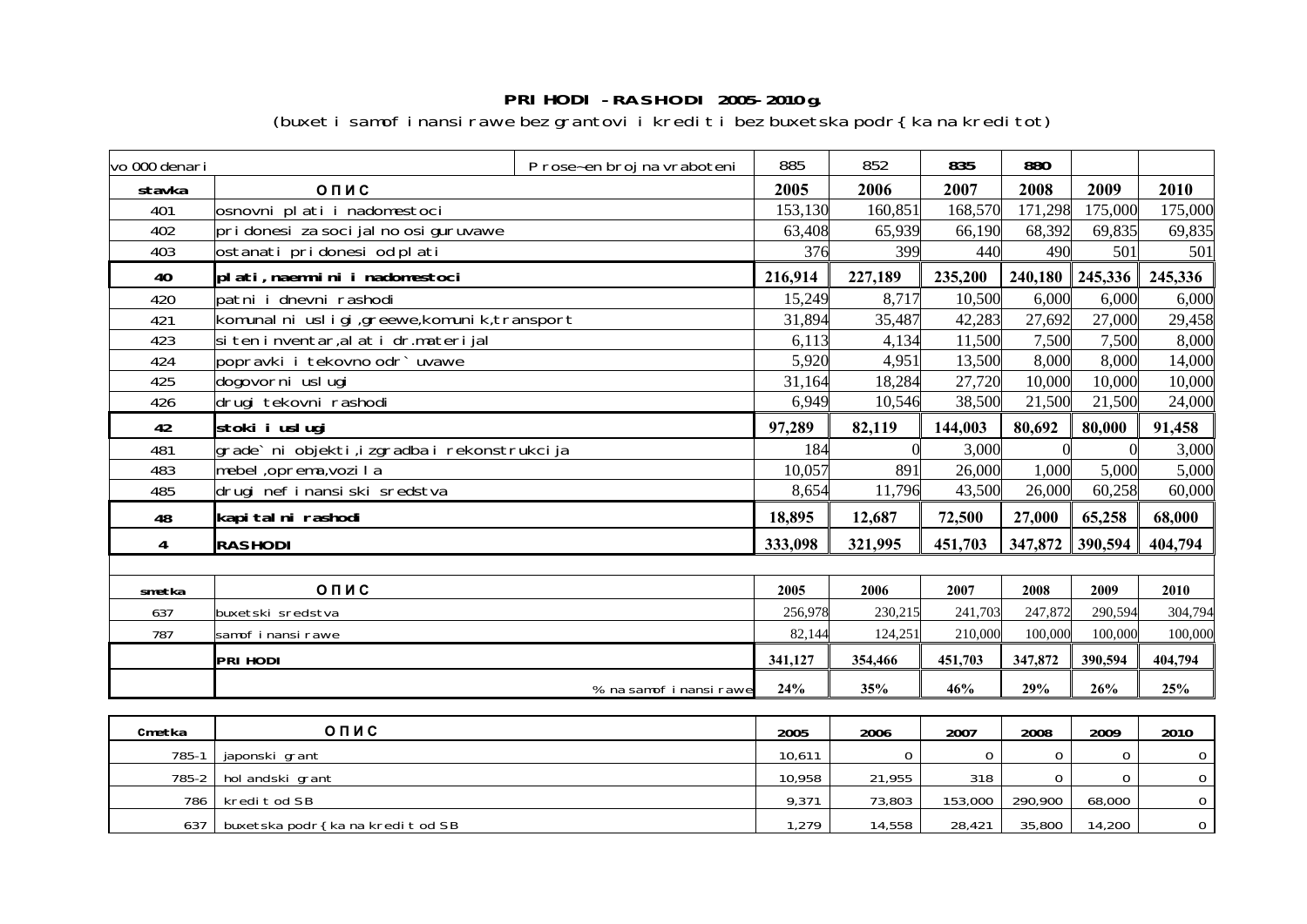### *6.5 The Real Estate Cadastre and Registration Project*

On June 6th, 2005, in the office of the World Bank in Skopje, the Agreement for a Loan between the Republic of Macedonia (recipient of the loan) and the International Bank for Reconstruction and Development (IBRD) for the funding of the project "Real Estate Cadastre and Registration" was signed, and the implementer of this project is the State Authority for Geodetic Works (SAGW) - Skopje.

### *Implementation of the project*

- Time period of 4 years (June 2005 June 2009)
- Implementers: The State Authority for Geodetic Works in all of the 29 local offices for survey and cadastre, and the Sector for survey and cadastre – Skopje.

### *Project components*

- *Component 1* : Completion of the real estate cadastre
- *Component 2:* Institutional development and improving the services that the State Authority for Geodetic Works (SAGW) is offering
- *Component 3 :* Developing the land policy
- *Component 4 :* Project management

## **7 IMPORTANT TRENDS AND THEIR IMPACT ON THE WORK OF SAGW**

The State Authority for Geodetic Works has the intention of transforming into a modern, market-oriented institution that will be focused on its clients, their needs and demands, and it will be able to efficiently offer accurate, high quality and timely services and products in accordance with the modern principles and trends. Of course, for the successful realization of this intention, in accordance with its strategic determination and priorities, SAGW will have to also keep up with and implement global trends that exist in the field of information technology, the systems for land administration, geo-spatial data etc (Internet technology, e-Government, NSDI, INSPIRE...).

Below is a display of the most significant modern trends that in any case have impact on the strategic development of The State Authority for Geodetic Works.

### − **Customer/user-orientation**

 The trends in this field are such that modern cadastres and becoming more and more customer-oriented, they monitor and analyze their needs, present and future demands, they listen to their opinion and suggestions, they monitor the level of their satisfaction with the offered services and in accordance with this they plan their further development, the improvement of the existing services and products, the introduction of new demanded products and services. The State Authority for Geodetic Works, in its work, should increasingly develop this approach of higher client-orientation and develop and encourage the perspective of viewing things "from the outside - in".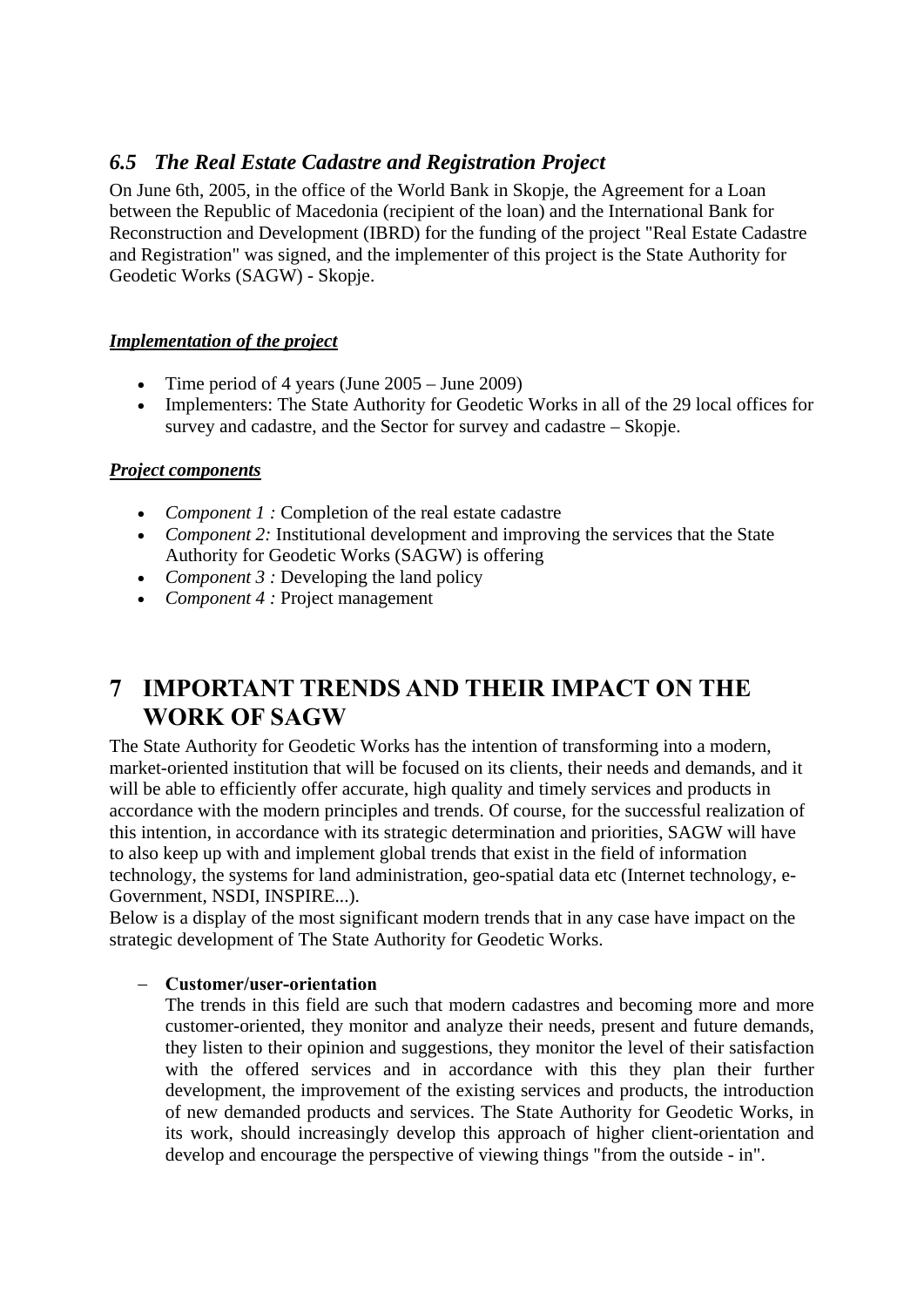### − **Using modern information and communication technology (ICT)**

 In the past period we have witnessed an especially significant and fast progress of geoinformation and communication technology in the global frame, the development of the Internet and the possibilities connected to it, the technologies for the development and management of databases, positioning systems, wireless communication, etc. All of the above listed has a serious impact both on the development of modern cadastral systems and infrastructures of geo-spatial data. The use of modern technology leads to the need of land administration systems to be dynamic and constantly revised and improved. They should be more cost-effective, better and cheaper.

### − **Developing and using of digital data, products and services**

Every modern cadastral system is based on the development and using of data, products and services in a digital environment. In SAGW there are standardized procedures for the creation of digital graphical data and of course in future this should be continued with the complete digitizing of the data and creating digital data-sets. The future of SAGW is in its transformation into a completely "digital organization" based on completely digital data, products and services. .

### − **Internet technology-orientation**

One of the perhaps most characteristic and important trends lately is the trend of providing on-line cadastral data, products and services over the Internet. It is a global trend is for the on-line users to slowly yet surely replace the users that go to the office for their needs and demands. The using of Internet technology creates the possibility for a faster and more effective access and finding of the requested data and information, and at the same time it enables the expanding of the possible on-line products and services. This trend fits in with the modern concept of an **e-Government**  that is taking a more and more important place in the Republic of Macedonia and is included in the Work Program of the Government of the Republic of Macedonia for the period 2006-2010. Fully aware of the existing trends in this part, the State Authority for Geodetic Works recognizes the implementation and development of etechnology, above all the e-cadastre and starting with Internet based service providing for its clients in its work as one of its priorities.

#### − **Cost recovery**

The organizations responsible for the functioning of the cadastral information systems and the production of geo spatial data i.e. land administration systems mostly function on the cost recovery principle. Cost recovery is a condition for achieving financial sustainability and financial independence. The strategic determination of the State Authority for Geodetic Works is for it to move in the direction of achieving selffunding and financial sustainability. For accomplishing this situation an analysis of the costs is required as is the creation of an appropriate price policy with the setting of the fees for all of the services and products of SAGW, however with a policy of a more efficient, more effective and more responsible utilization of the available financial, technical and human resources.

#### − **Data sharing/exchange**

There is a strong trend of sharing and exchange of spatial data (geo-data, names, addresses, ownership data, rights and restrictions on the real estate etc.) between different government organizations and institutions, on a local and an international level. An obvious example of this trend is the global efforts for the creation of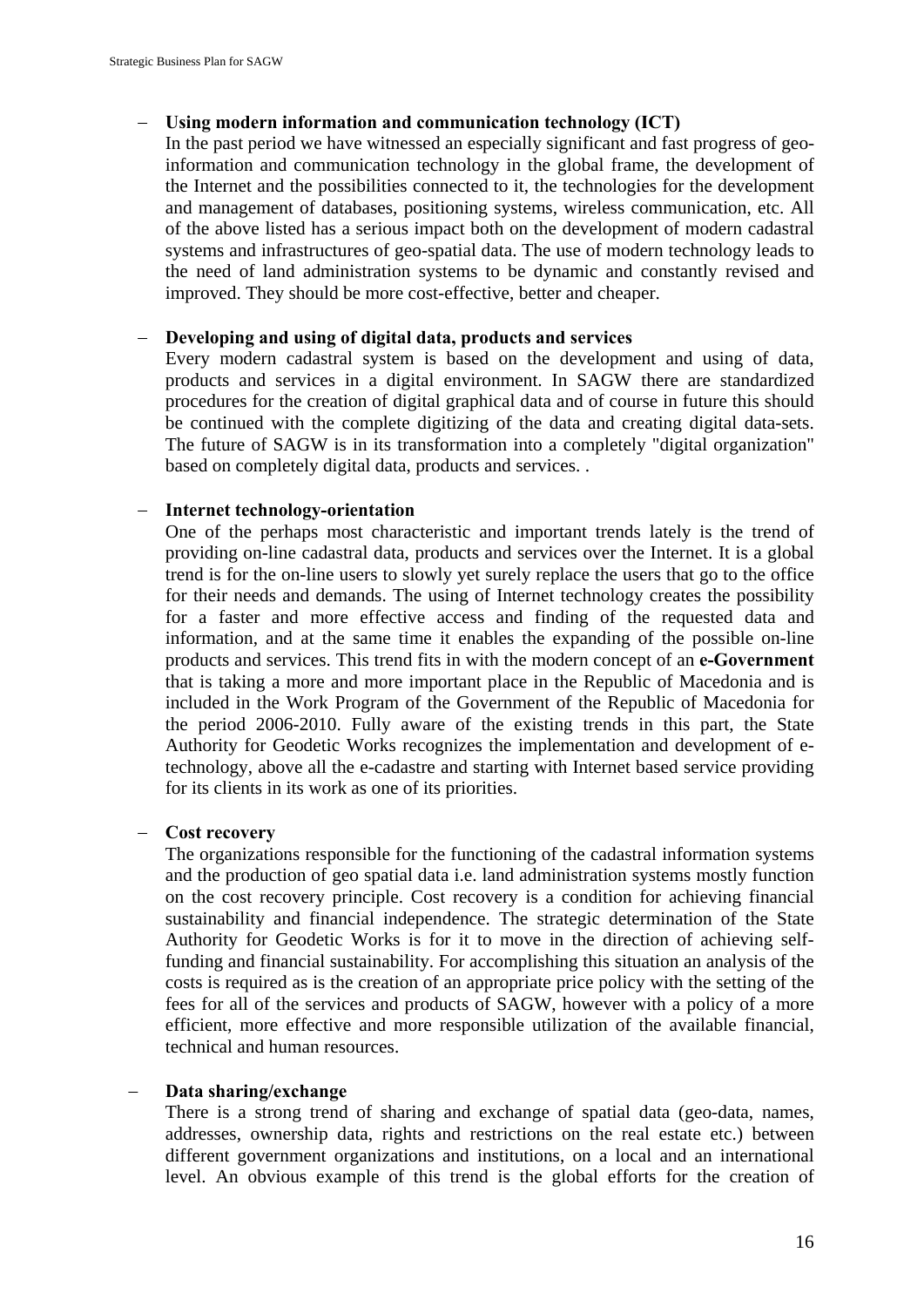**National Spatial Data Infrastructures (NSDI),** and the decision of the EU for the establishment of a pan-European spatial data infrastructure, **the INSPIRE directive.**  This highly emphasizes the need of data standardization, standards for storing, transfer and exchange of data.

#### − **Outsourcing**

In many countries, the organizations responsible for the creation and maintenance of land administration systems are already widely using the outsourcing method for different types of tasks and activities. This concept is used for example for a certain type of services connected to ICT (information and communication technology), like the development and maintenance of applications, maintenance of the ICT equipment, and other types of services connected to the cadastre like the production of maps, digitization, data conversion etc. The State Authority for Geodetic Works should carefully consider the possibilities and make the right decisions for the implementation of the outsourcing concept for certain activities, and what should be kept in mind is the availability of resources, human and other, and by all means the viability of these decisions.

### − **Partnership with the private sector**

Although in many countries the primary responsibility for the establishment and maintenance of the cadastral systems, i.e. the land administration systems is in the hands of government institutions and agencies, still in the global frame in this field the role and involvement of the private sector is increasing. Often private companies are hired in the part of providing various IT services, maintenance of hardware and software, in the part of digitization of cadastral plans, etc. There is great justification for the increased strengthening of the partnership between the private and the public sector in the field of land administration. This partnership helps reduce or avoid undesired competition between the private and the public sector and instead of a conflict it promotes cooperation between these two sectors, and at the same time allows for the strengthening of the business processes and the organizational structures, it leads to greater potential for providing better, higher quality and faster services, encouraging the customer-oriented approach to the work and the improvement of the existing services and creating and developing new ones that are the clients and the market demand.

- Active national GPS network

The active national GPS network is a network of dispersed permanent stations (virtual reference stations) throughout the territory of Macedonia, which is an immediate materialization of the spatial coordinate reference system, which provides the datum for the national GPS network. With the implementation of the network by the SAGW, there will be a homogenous network on the whole territory of Macedonia, which is missing at the moment. Following the implementation of the network, there will be a drastic speeding up of the geodetic measurements, a foundation for the establishment of a new geodetic datum and a nonstop Internet support of all the users of the GPS network. It will thus provide continuous operation of the GPS network, monitoring the movement of the Earth's crust on a state level. All this emphasizes the need for urgent establishment of an active GPS network by SAGW.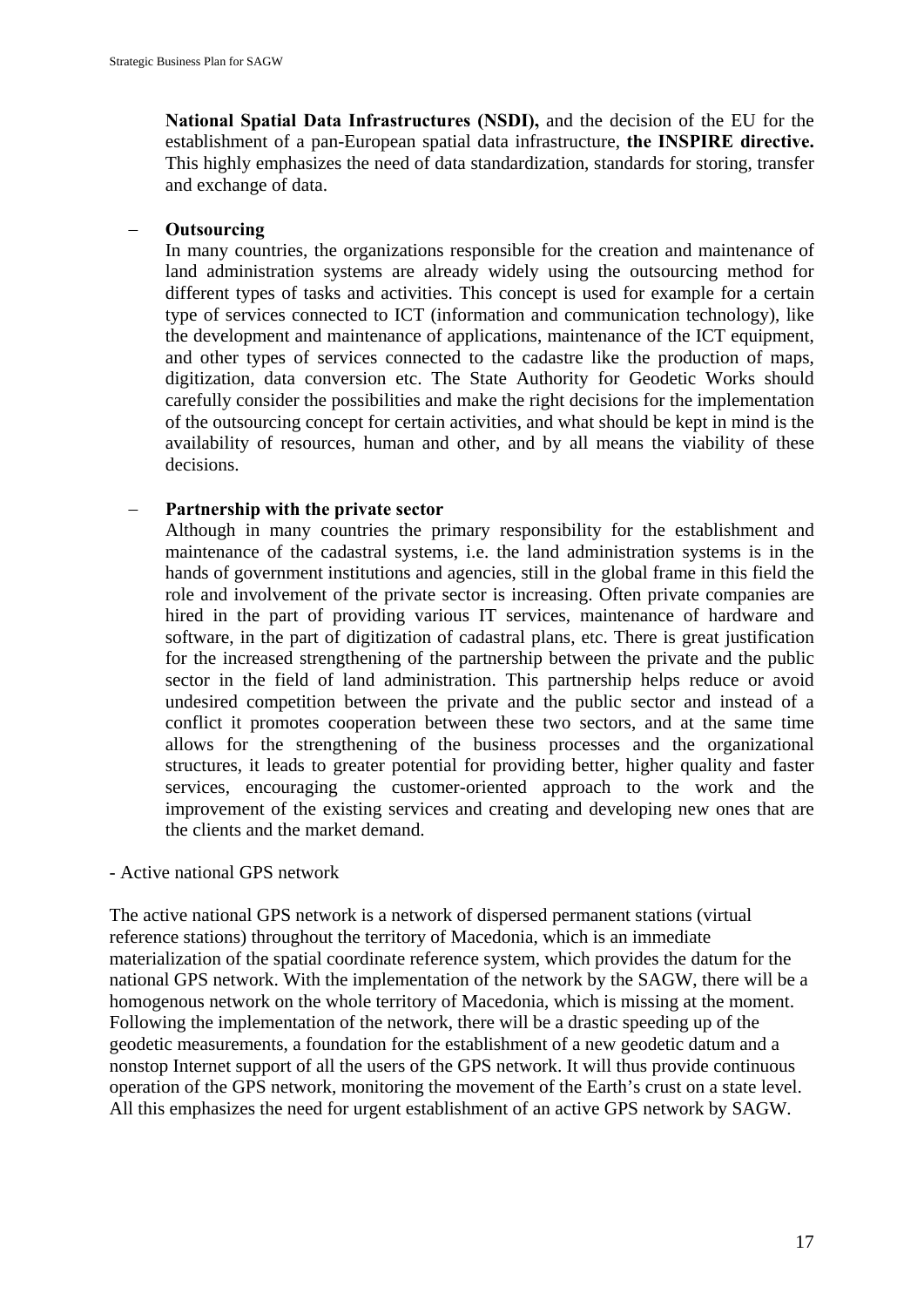#### - Gravimetric network

The gravimetric reference system is a collection of materialized points throughout the whole country. The absolute values of the acceleration of the gravity for a certain period of time, in which there is gravimetric determination of the absolute and relative acceleration of the strength of gravity and calculation of gravimetric strength. The establishment of a gravimetric network throughout the Macedonian territory will be of benefit to the geodetic activities. There will be data available for the determination of the geoid, i.e. the zero level for the territory of Macedonia. This will immediately enable the use of GPS for precise determination of altitudes, i.e. complete utilization of GPS for conducting geodetic works in Macedonia, something that is missing at the moment.

### - NSDI – National Spatial Data Infrastructure

The National Spatial Data Infrastructure (NSDI) comprises technology, criteria and standards for the promotion of geospatial data sharing between providers and users. The NSDI provides a possibility for the data from different levels and of different character to be compatible. As SAGW is the legal provider of national basic spatial data (topographic, cadastral, etc.), SAGW has an obvious and prominent role in establishing the Macedonian NSDI. As Macedonia aspires to join the EU, its NSDI should be designed in accordance with the EU INSPIRE directive. This will strengthen SAGW's position as a leader in developing an effective use of geospatial information in Macedonia. It will further enable harmonization with the NSDIs in the countries of the EU, while the access for all of the national users and clients of spatial data will be quite simple and fast.

#### - Geo Information System

A Geographic Information System (GIS) is an integrated computer system with the adequate hardware and software support, of interactive connection among the graphical (vector and raster) and alphanumerical geospatial data, in one unique database. GIS provides possibility for entering, control, integration, management, analysis and display of the data contained in the database in a GIS environment. With the implementation of GIS in the work of the work of SAGW, there will be a fast access to all data enabled, speeding up a large number of work tasks for entering, updating, analysis, manipulation and archiving of data, as well as enable inter-compatibility of all of the geo-spatial data that SAGW has for their connection.

#### - Remote sensing

Remote sensing is data collection from a distance, using satellite and aerial photographs. Remote sensing serves for collecting data for new and updating the existing databases/products. In the utilization of satellite images in remote detection for collecting data, special emphasis is placed on their geocoding, because standardized parameters should be used on a national level in accordance with the parameters of the national coordinate system. By using remote detection in the work of SAGW faster data collection will be enabled for the new and updating of the existent products of SAGW, as well as standardizing for integrating the satellite images in the national coordinate system of Macedonia through taking on a leading role in accuracy control.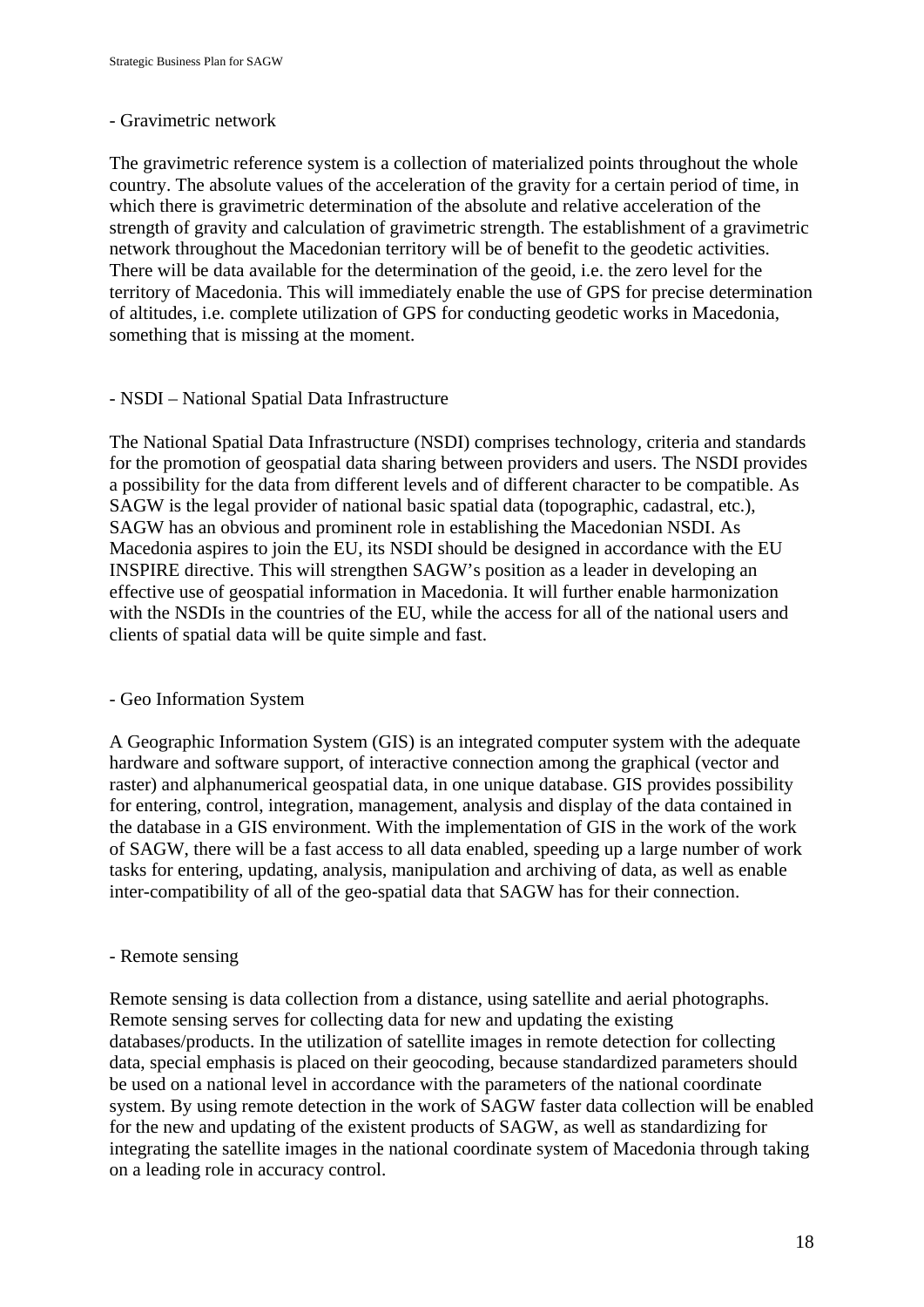## **8 COMPETITORS**

SAGW is the only national legally mandated organization to provide cadastral data and services and to capture, produce and maintain the national geospatial data for Macedonia. Accordingly, there is no direct domestic competition. However, international companies such as Google Earth are introducing new services that could emerge as competing with the services of SAGW.

## **9 SAGW PRODUCTS AND SERVICES**

### *9.1 SAGW products and services*

Out of the approximately thirty types of products and services SAGW offers, according to their characteristic (attributes and specific traits) they are grouped in twelve groups of products and services.

| No. | <b>Product/service</b>                                     | 2005     | 2006     | 2007    | 2008    | 2009    | 2010    |
|-----|------------------------------------------------------------|----------|----------|---------|---------|---------|---------|
|     |                                                            | Quan.    | Quan.    | Quan.   | Quan.   | Quan.   | Quan.   |
| 1   | <b>Issuing property certificates REC</b>                   | 89,588   | 83,276   | 108,259 | 140,736 | 182,957 | 237,845 |
| 2   | Issuing possession certificates (LC)                       | 74,131   | 80,852   | 56,596  | 39,617  | 27,732  | o       |
| 3   | Changes in the database (transactions)                     | 38,030   | 45,908   | 50,499  | 55,549  | 61,104  | 67,214  |
| 4   | Mortgages                                                  | 2,920    | 6,159    | 6,775   | 7,452   | 8,198   | 9,017   |
| 5   | <b>Certificates / verifications</b>                        | 23,673   | 18,669   | 20,536  | 22,589  | 24,848  | 27,333  |
| 6   | Certificates - background                                  | 13,989   | 12,707   | 11,436  | 10,293  | 9,263   | 8,337   |
| 7   | Copies from cadastral plans (+with coordinates)            | 26,186   | 40,467   | 38,444  | 36,521  | 34,695  | 32,961  |
| 8   | <b>Registration of rights (maintenance and individual)</b> | 7,366    | 13,881   | 14,575  | 15,304  | 16,069  | 16,872  |
| 9   | Requests from private surveying companies                  | 0        | 22,015   | 23,116  | 24,272  | 25,485  | 26,759  |
| 10  | SAGW – Cadastral plans A0 format                           | 673      | 536      | 590     | 649     | 713     | 785     |
| 11  | <b>SAGW</b> – Topographic maps                             | 87       | 45       | 54      | 65      | 78      | 93      |
| 12  | SAGW – orto photo products                                 | $\bf{0}$ | $\bf{0}$ | 50      | 100     | 150     | 200     |
|     |                                                            |          |          |         |         |         |         |
|     | <b>TOTAL</b>                                               | 276,643  | 324,515  | 330,929 | 353,147 | 391,293 | 427,417 |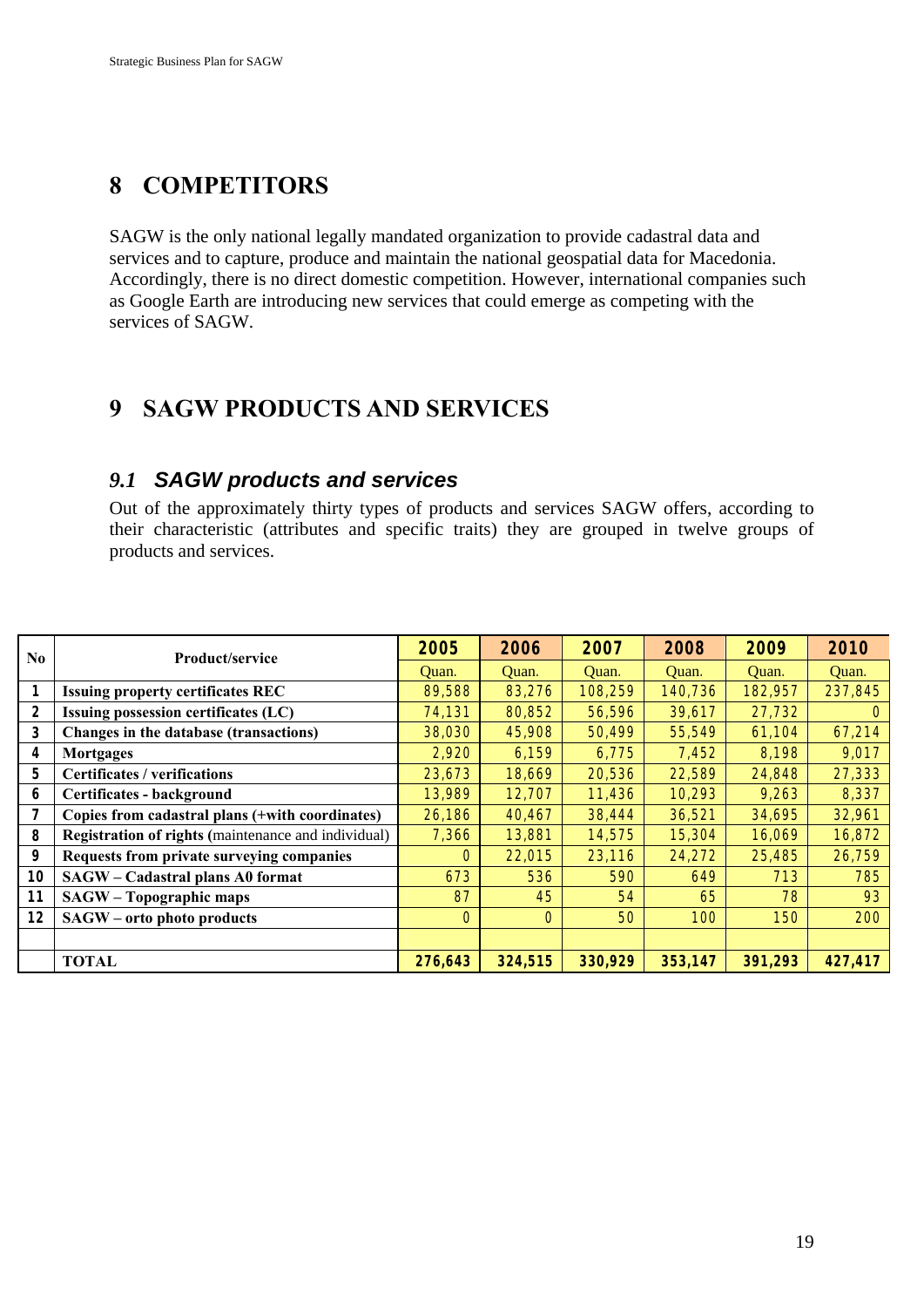# **10 SWOT ANALYSIS**

## **The results from the SWOT analysis are presented in the below table**

| <b>Strengths</b>                                                          | Weaknesses                                                                  |
|---------------------------------------------------------------------------|-----------------------------------------------------------------------------|
| The only institution for cadastre and                                     | Insufficiently trained staff                                                |
| geospatial data                                                           | Poor motivation of the staff, no                                            |
| Centralized management of the resources                                   | possibility for providing stimulation                                       |
| deployed for REC                                                          | through the salaries                                                        |
| Geodetic and legal staff with experience                                  | Existence of corruption<br>$\bullet$                                        |
| The competent institutions show                                           | No strategy for monitoring the                                              |
| understanding for new employment                                          | performances in the work                                                    |
| (expert staff) - alleviated/facilitated                                   | No written work procedures                                                  |
| regime for employment                                                     | Insufficient market and client orientation                                  |
| Unique wealth of information in its                                       | in the provision of SAGW services                                           |
| archive                                                                   | Insufficient informing and experience of                                    |
| Integrated system for registering real                                    | the SAGW employees concerning the                                           |
| estate and real estate rights.<br>Direct accountability to the Government | strategic decisions (self-funding, market                                   |
| $\bullet$<br>of RM                                                        | orientation, client relations, change of the<br>status, etc.)               |
| Good competence and long experience                                       | Limited management of the human and<br>$\bullet$                            |
| within the organization                                                   | financial resources for the immediate                                       |
|                                                                           | superiors                                                                   |
|                                                                           | No staff and resources required for the<br>$\bullet$                        |
|                                                                           | verification of the quality of the data<br>received from the private sector |
|                                                                           | No strong connection between the<br>٠                                       |
|                                                                           | Authority and the University                                                |
|                                                                           | A lot of long legal procedures for land<br>٠                                |
|                                                                           | transactions                                                                |
|                                                                           | Lack of an intranet connection between                                      |
|                                                                           | the head office and the branch offices and                                  |
|                                                                           | no Internet connection in the branch                                        |
|                                                                           | offices.                                                                    |
|                                                                           | Limited knowledge of the demands of the                                     |
|                                                                           | clients - "Who is our client and what is                                    |
|                                                                           | his/her situation"                                                          |
|                                                                           | Lack of marketing resources and<br>٠                                        |
|                                                                           | experience                                                                  |
| <b>Opportunities</b>                                                      | <b>Threats</b>                                                              |
| Real Estate Cadastre and Registration<br>Project – WB loan.               | Frequent changes in the legal regulations                                   |
| In SAGW there is an ongoing project for                                   | Continuous ouflow of quality staff                                          |
| ٠<br>the strengthening of human capacity                                  | Not having sufficient capacity for<br>implementing the changes              |
| New employment for young and                                              | Competition from international Internet                                     |
| competent staff                                                           | browsers or data providers (Google earth                                    |
| A strategy for human resources is being                                   | $etc.$ )                                                                    |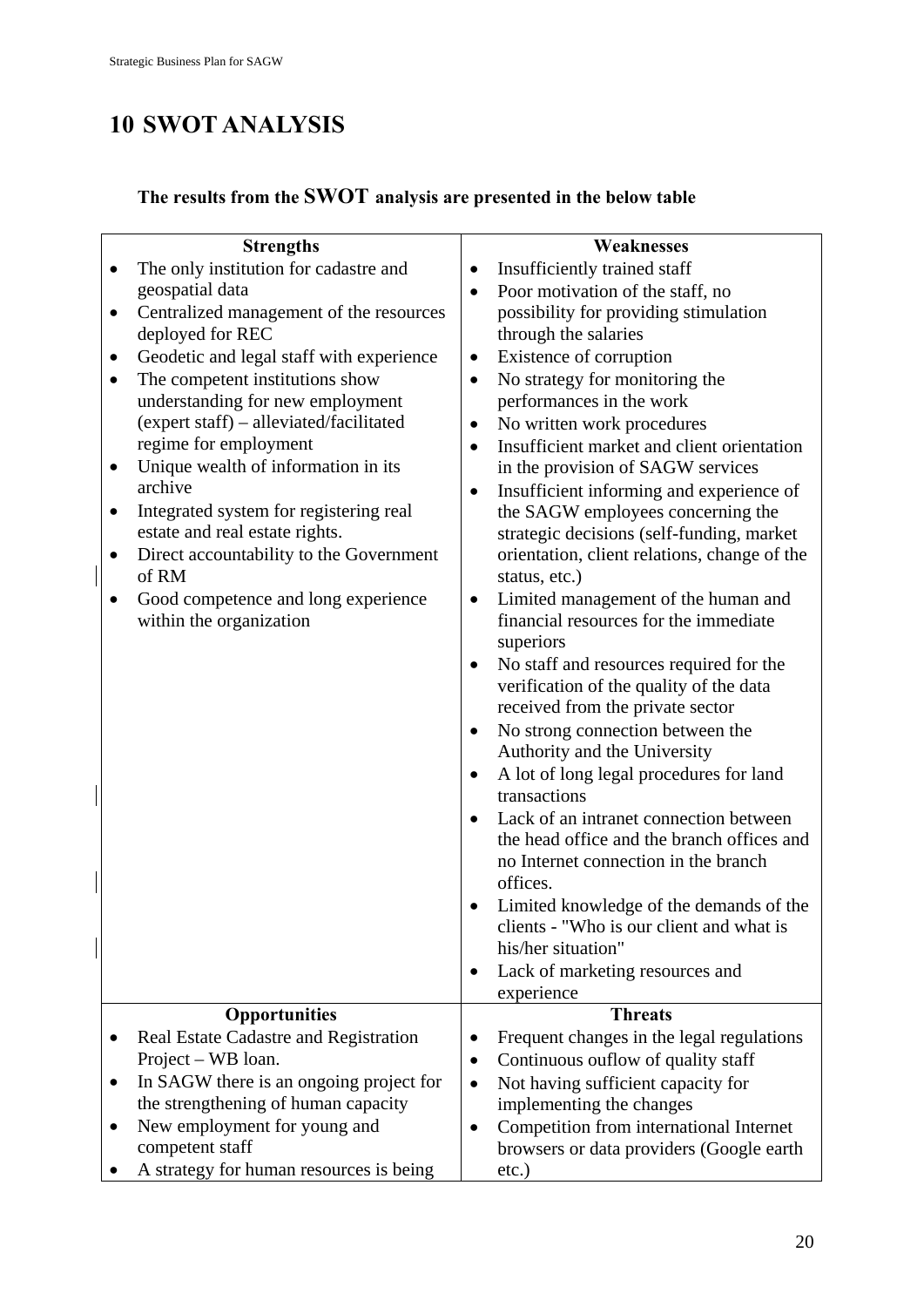#### created

- A new institutional framework which will provide more freedom in the planning of human and financial resources
- Cooperation with high education institutions / Faculty for Civil Engineering
- Connecting to other databases from other government institutions
- Development of a large potential (demand) on the market for the products and services of SAGW (current and future)
- The need for introducing new products and services
- The positive climate and support from the general public for the success of the reforms in the Cadastre
- High level of awareness of the Government of RM about the importance of the cadastre for the improvement of the investment climate and the overall economic development of the state
- Increased level of economic activity in Macedonia results with an increased demand for the SAGW products and services
- The IT technology is becoming more and more accessible in the society which results in increased possibilities for SAGW to serve its clients and users more effectively
- The general market trends are creating potential for the development of new products and services
- Strong interest from the Government of RM for joining EU which will facilitate the improvement of the SAGW routines and procedures (standardization, cooperation with similar institutions in other countries)

The international trend for creating a National Spatial Data Infrastructure opens up possibilities for SAGW – through proactive work – to become the coordinator in Macedonia

- A threat for some institutions/subjects of endangering the role (position) of SAGW in the providing of some of its products and services
- Insufficient informing and/or interest of the clients, i.e. the market, for using SAGW products and services (current and future)
- Lack of a legal frame for data sharing
- Computers without licensed software.
- The demands of the users are far from optimal (not enough marketing)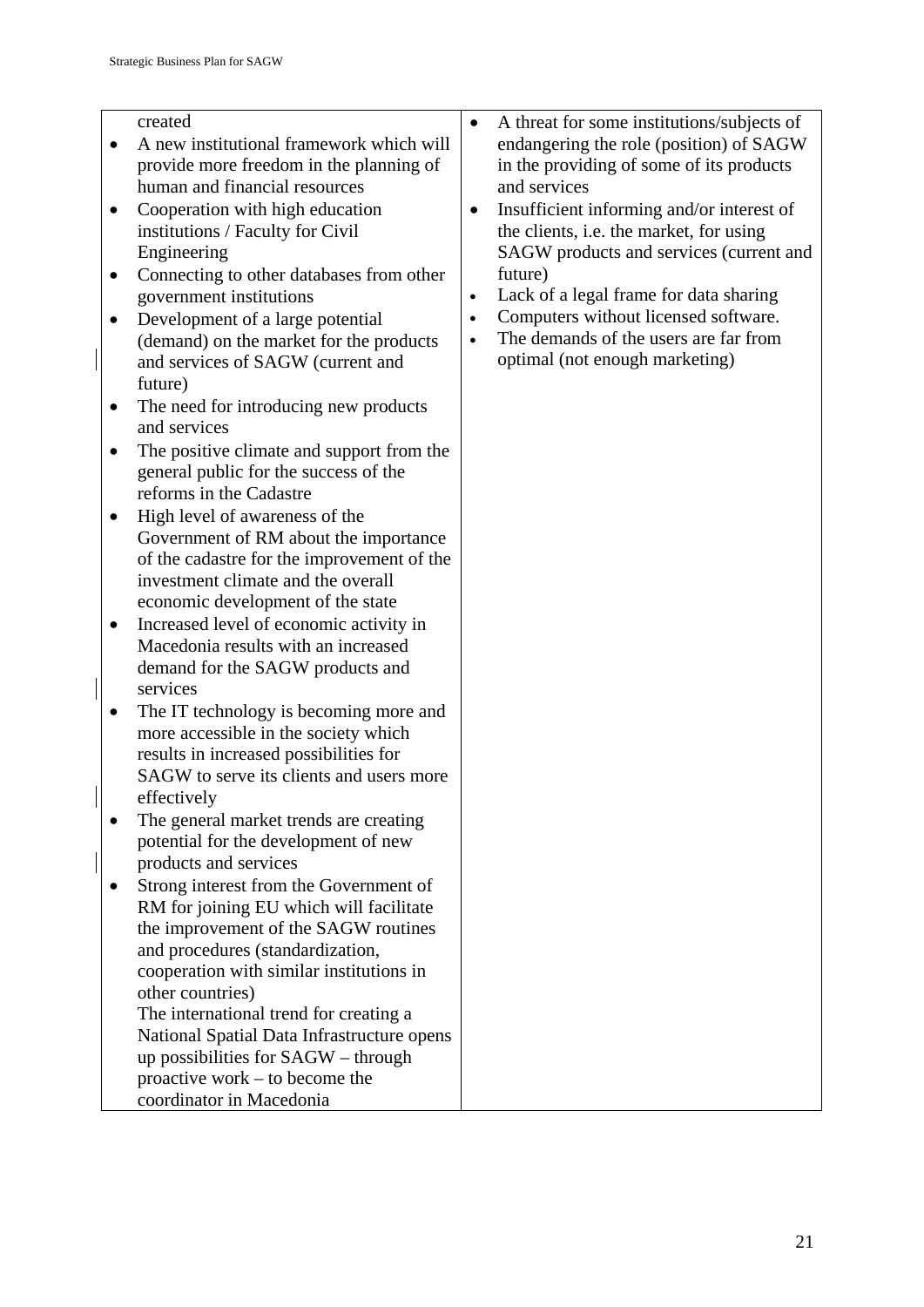# **11 SAGW BUSINESS IDEA, VISION AND MISSION**

### **11.1 VISION**

The State Authority for Geodetic Works (SAGW) is an effective, fast, modern, secure, reliable and trustworthy organization for the service of its users. SAGW is a leader of all geodetic, cartographic and cadastral matters and a guardian of the legal security of the geospatial data and data for the real estate rights in the Republic of Macedonia.

### **11.2 MISSION:**

Completion, development and maintenance of the real estate cadastre, development of GPS and gravimetric networks and maintenance of geodetic networks, production and updating of new cartographic products, as a basis for the development of a national geospatial database. SAGW is implementing modern international experiences as well as modern information and communication technology. With its work, SAGW is providing support for the development of the real estate market in RM, promoting a favorable investment climate, as well as support for the harmonization with the international (EU and NATO) standards. It functions on the principles of market orientation and cost recovery.

### **11.3 BUSINESS IDEA:**

SAGW provides the public and business sectors, as well as the general public, with reliable geospatial and real property data when they need it, thus contributing to economic growth and European integration.

## **12 STRATEGIES/PROGRAMS**

In order to meet the vision, SAGW has adopted the below strategies/programs:

- 1. Coverage of the entire territory of RM with a real estate cadastre, active GPS and gravimetric network, with mapping products and developing the geospatial database (strategy for the establishment of REC which is described in the Project Implementation Plan PIP of the World Bank)
- 2. Increasing market orientation and increasing the cost recovery (level of self-funding) through better informing about the demands on the market and developing new products and services in order to fulfill these needs
- 3. Proactive relation towards its stakeholders in the land policy creation process and in the development of the real estate market,
- 4. Providing competence in the cadastre, cartography, geodetic works, providing products and services on the market in way which is suitable to the needs of the users.
- 5. Using modern information technology and digital products in order to satisfy the needs of the clients (and other stakeholders) and for improving internal efficiency and work conditions – at the same time focusing on preserving safety, security and reliability of its data.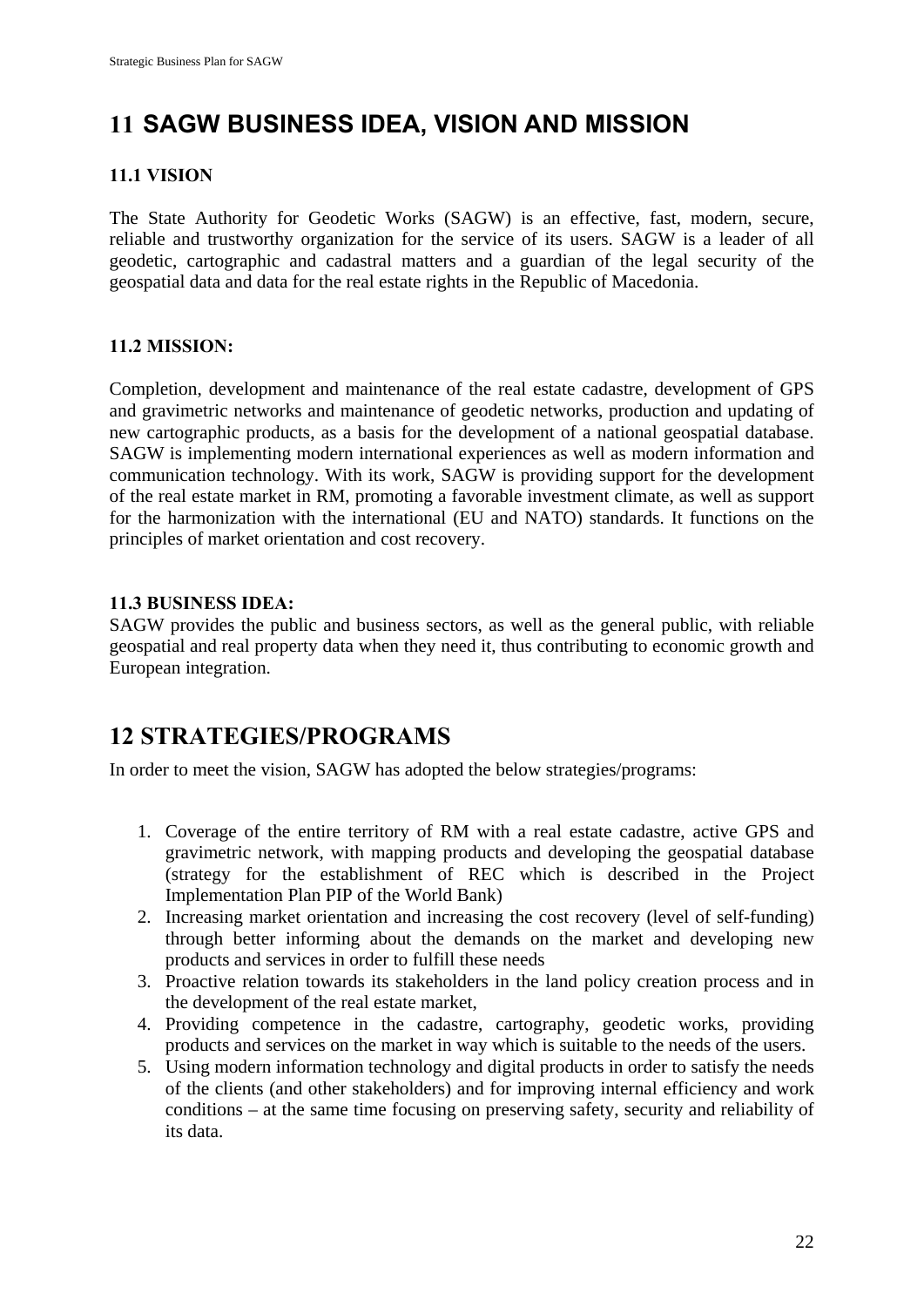**12.1 Strategy / Program**: Coverage of the entire territory of RM with a real estate cadastre, active GPS and gravimetric network, with mapping products and developing the geospatial database.

Long term objectives:

- Covering the entire territory of RM with a real estate cadastre, including cadastre maps by Dec. 2009.
- Covering the entire territory of RM with digital topographic data with cartographic products by Dec. 2010.
- Covering the entire territory of RM with an active GPS network and preparing a project for the development of a gravimetric network, as well as preparing a study for a level network with high accuracy, by Dec. 2010.

Short term objectives:

- Updating all cadastral maps (reambulation) of the municipalities that are included in the WB project by June 2009.
- Producing new digital cadastral maps based on orthophoto images for urban areas included in the WB project by Dec. 2008.
- Producing new digital cadastral plans based on aero photography for 80 000 ha. by June 2008.
- Establishing a real estate cadastre for 10 cities in RM by Dec. 2008.

**12.2 Strategy / Program**: Increasing market orientation and increasing the cost recovery (level of self-funding) through better informing about the demands on the market and developing new products and services in order to fulfill these needs

Long term objectives:

- The self-funding portion of the income of SAGW is 25 percent by 2010.
- The function for marketing and sales with adequate resources established by the first quarter in 2009.

Short term objectives:

• Approved realistic fees for all products and services of SAGW, by the first quarter of 2008.

**12.3 Strategy / Program:** Proactive relation towards its stakeholders in the land policy creation process and in the development of the real estate market,

Long term objectives:

• Advisory boards for geospatial information and for cadastral information that represent the key stakeholders established by January  $31<sup>st</sup>$ , 2009.

Short term objectives:

• Elaborating a proposal with background information and purpose for the establishment of advisory boards, submitted to the Government before the end of Dec. 2007.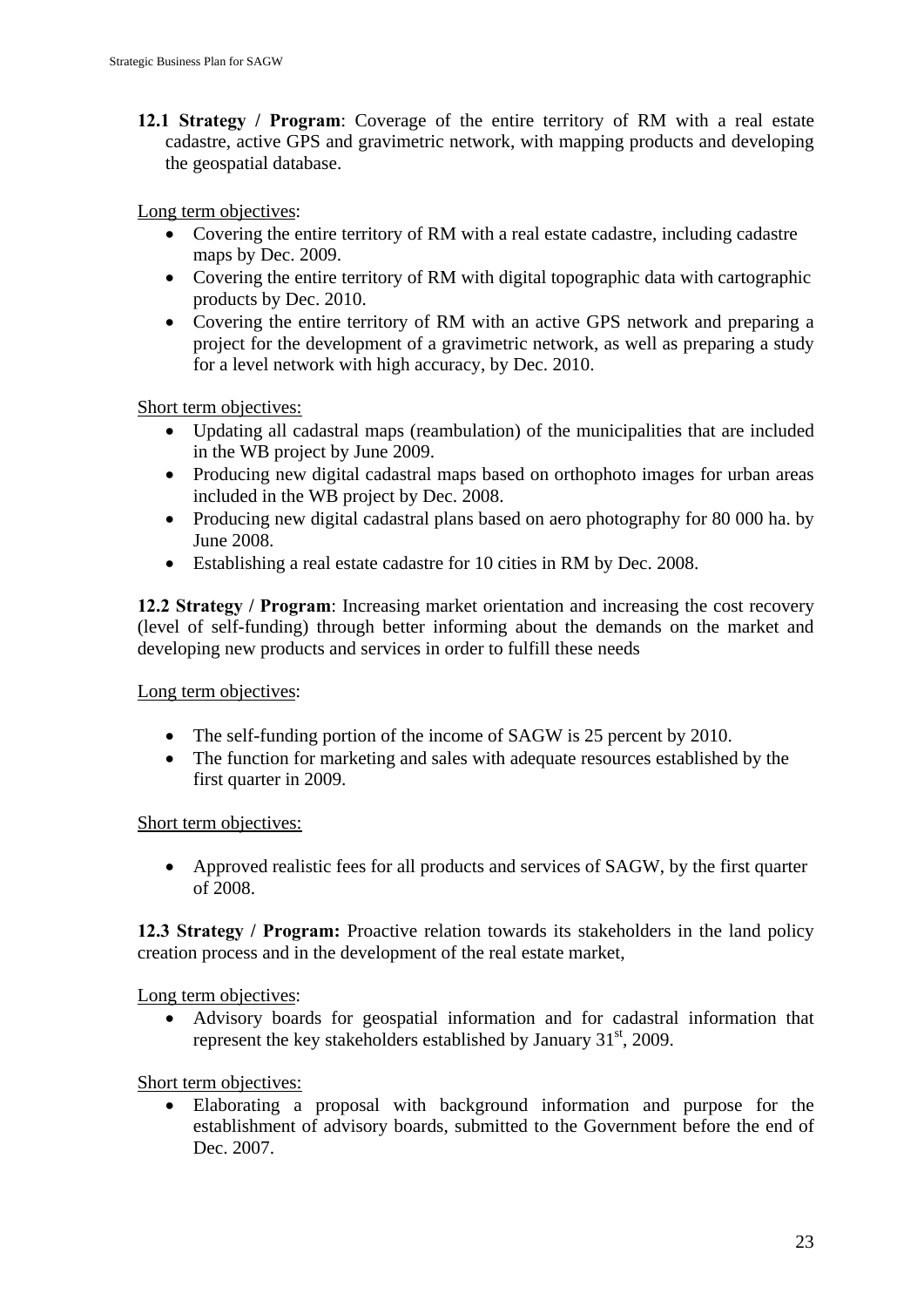• Detailed Market and Financing strategy finalized within three weeks after the adoption of this business strategy by the Director of SAGW

**12.4 Strategy /Program:** Providing competence in the cadastre, cartography, geodetic works, providing products and services on the market in way which is suitable to the needs of the users.

Long term objectives:

- The structure of SAGW is redesigned and the organization is well adapted to its purpose, implemented by the end of the fourth quarter, 2010.
- SAGW is equipped with a competent, active, motivated and service-minded staff, according to the needs of the users, implemented by the end of the fourth quarter, 2009.

Short term objectives:

- Revision of the organization structure implemented by the end of the fourth quarter, 2008.
- All of the functions are described with results conditioned by the remuneration system and approved by competent services/bodies by the end of the fourth quarter, 2008.
- A mechanism in place for ensuring that the surplus of employees will have an opportunity to be re-educated and reallocated within the organization for support of all functions experiencing a backlog, by the end of the first quarter, 2008.
- Detailed HR strategy finalized within three weeks after the acceptance of this business strategy by the Director of SAGW.

**12.5 Strategy / Program:** Using modern information technology and digital products in order to satisfy the needs of the clients (and other stakeholders) and for improving internal efficiency and work conditions – at the same time focusing on preserving safety, security and reliability of its data.

Long term objectives:

• Providing full funding of all of the planned IT investments before the second quarter of 2009.

Short term objectives:

- Elaborating a proposal to the Government for the improvement of the cadastral system – based on the IT strategy – with basic information for the needs for investments, potential benefits for the society in general and for the integration into EU etc. before the end of Dec. 2007
- Elaborating a document for financing that contains benefits from the digital cadastral system, needs and use for investment, etc. as a foundation for negotiating with potential funders, by the end of 2007 – Private and Public Sector Partnership
- Detailed IT strategy finalized within three weeks after the basic acceptance of this business strategy by the Director of SAGW.